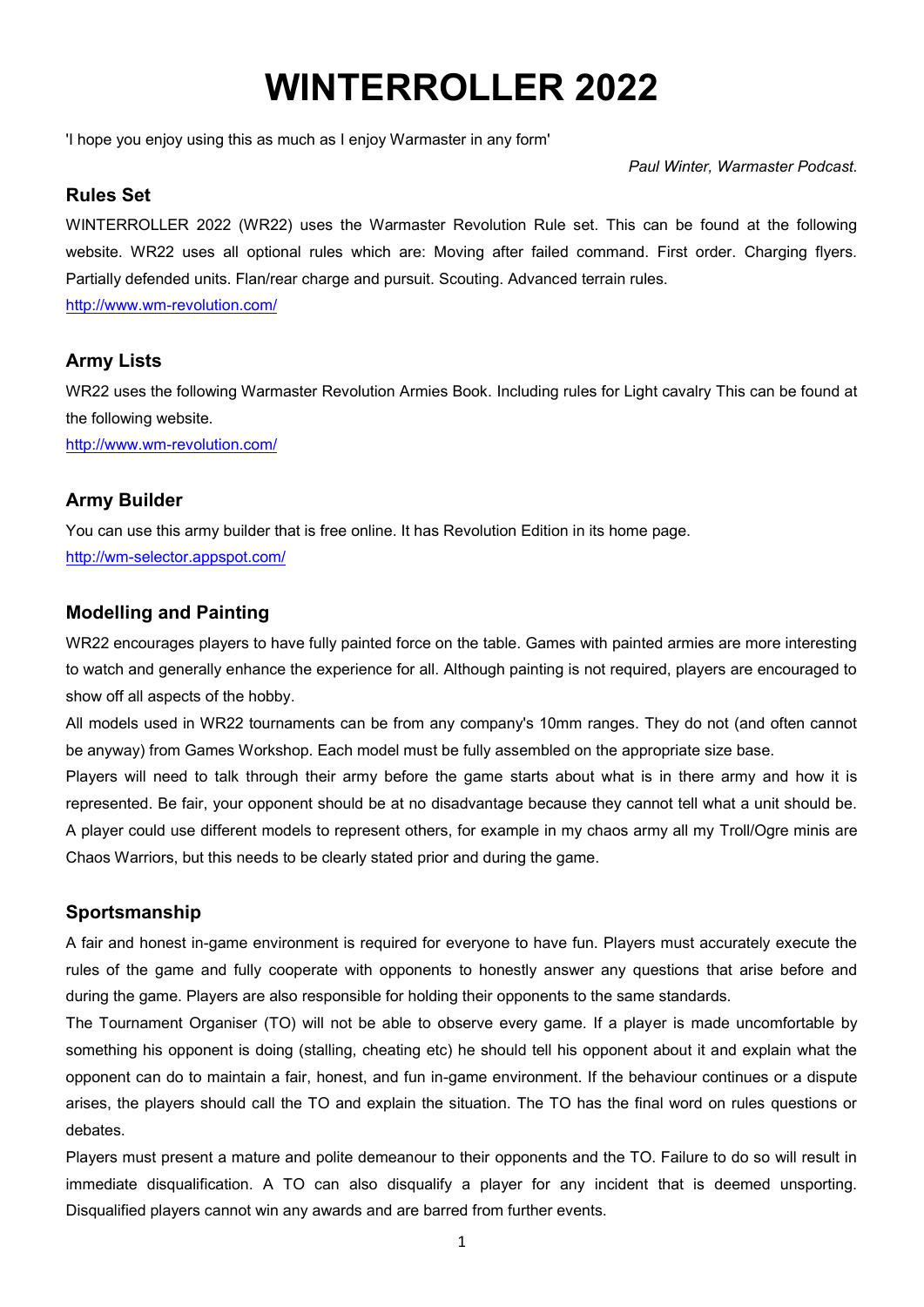#### **Clocks**

WR22 recommends that you a death clock system in the rounds. Each player has 1 hour 15 minutes on their clock. The TO will explain how the clock system will work to the players in the opening brief. Each player turn must last at least 1 minute.

#### **First-Round Pairings**

This round is a random draw over who plays who. The exception to this is if players issue a grudge to another player to play them, if this is accepted and the TO agrees, they both players will play each other in the first round.

#### **Subsequent Pairings**

WR22 tournament are Swiss tournaments. This means that in each round after the first winners will play winners, except in a odd number of players one winner will need to play a loser from the previous round. This process is called "Pairing down." Strength of schedule placements or in other words deciding who is first amongst equals is done by each players running Victory point total.

#### **Scenario Selection**

The TO will get every player's attention before each round begins and will announce what scenario is being played next. This can be done randomly or by the TO's decision.

#### **Recording Game Results**

At the end of the game both players should work out the result, agree on it and both hand/speak the result to the TO. Each game is going to have an outright winner, as well as recording who won player's will also need to record the Victory points they scored in the game. Ultimately the tournament winner will be the player who won all their matches, or if due to lack of time there are several players in this position, first place would go to the player who won their games and has the highest strength of schedule. (This is the cumulative total of all your opponents Tournament Points). A final decider is the cumulative units destroyed Victory points total.

Note: Trollslayer units in Dwarf armies give victory points away when destroyed like every other unit in the game.

#### **Terrain**

Before the first round starts the TO will get the players attention and walk/talk through the tables announcing what the scenery is and how it is to be played. Before each game begins players should talk through the scenery on the table they are about to use and clarify to each other what it means and how it is to be played. if the TO is asked to clarify mid game they will state the same thing they did on the first talk given. The TO decision is final. From experience scenery disputes is the biggest cause of an argument between players, do not let it happen. In WR22 the tournament standard for amount of terrain is 3 hills, 3 woods, 3 low liner obstacles, 3 loose Terrain, and 0-3 other pieces chosen from: Shallow river. Broken Ground. Built up area. Individual large building. Deep water. Deep Pit. Sheer Cliff. Roads. Bridges. High linear Obstacles. City walls. This will give 12-15 pieces of scenery well spaced apart. If you feel the scenery has been moved before starting your game ask the TO for a re set of the table for you.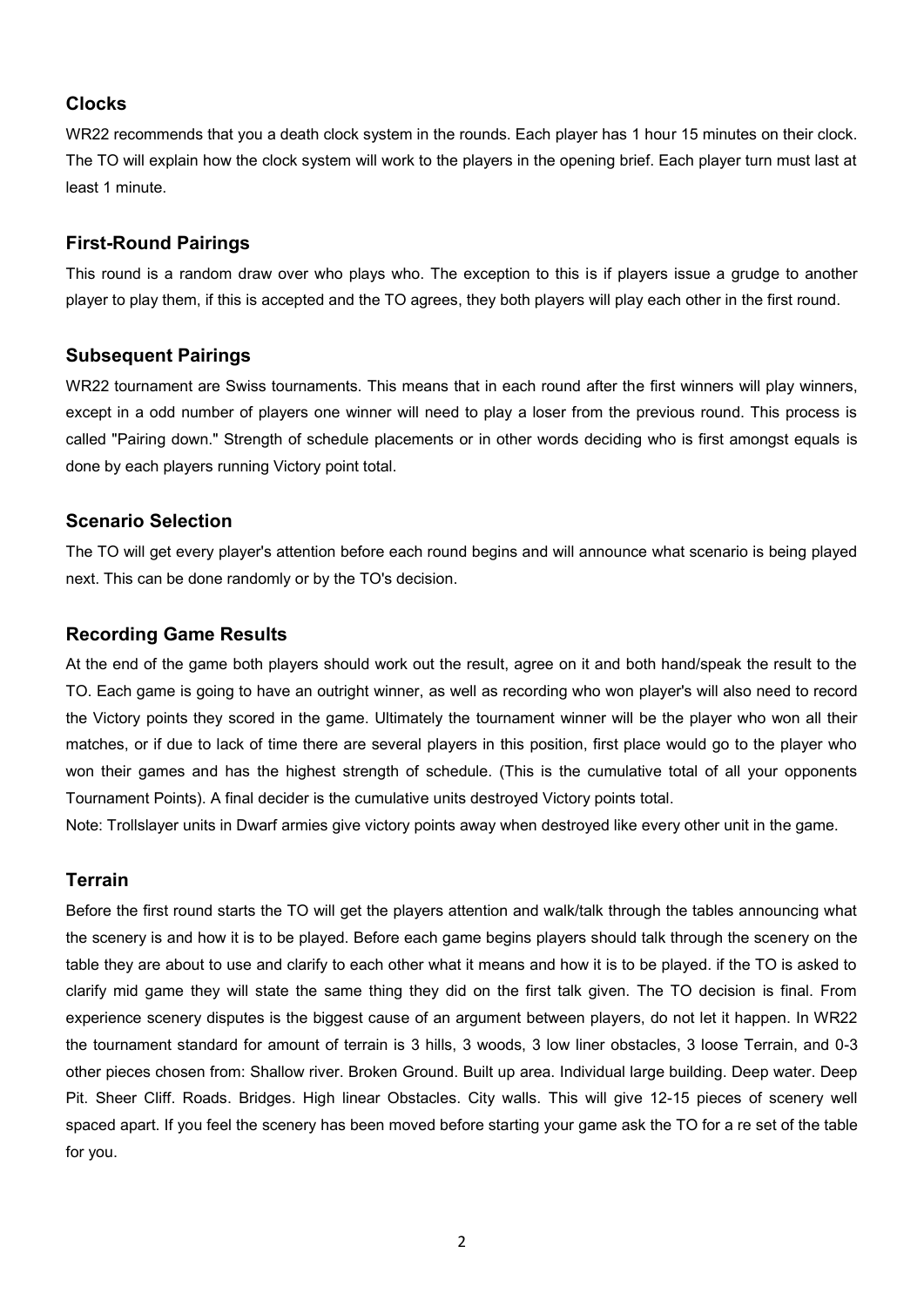# **Warmaster Revolution updates for 2022**

The Warmaster Revolution Rules Committee (WMRRC) was formed in 2017 to update the Warmaster classic army lists for the Warmaster Revolution game. This process was completed in 2018 with the Wood Elf list and some felt its work had been completed.

It became apparent during 2019-20 that the WMRRC was still needed to clarify, amend and improve the rules of Warmaster Revolution and to balance its various army lists for the fun and enjoyment of all, looking after the best interests of the game as a whole.

Members of the Committee (see below) serve for 1 year but may be re-elected. Proposals for changes to the game are made in January each year, discussed then voted on.

### **Warmaster Rule / Army List Status**

New ideas are always welcome, but Warmaster already has a well-balanced set of rules and army lists, so care must be taken to avoid introduction of changes which would unbalance the game. Therefore there is a pathway from Conceptual idea through to Approved status.

Progression through the stages is based on collaborative effort through playtesting within the community of Warmaster Revolution players.

The forum to discuss Conceptual / Experimental rules can be found at https://wmrexperimental.freeforums.net

Each Warmaster Rule / Army List is graded as one of the following:

1. Approved: Approved rules / lists are tournament ready and should be balanced against any other army. They are well tested across multiple play groups and are not likely to see any drastic changes. Players can build their army around such lists with full confidence.

Approved rules / lists represent the 'core' game for all tournament events.

2. Developmental: Developmental rules / lists should be balanced for the majority of games. However, it is possible that they allow an exploitative combination or two which has not been identified or mitigated. They require more testing across multiple play groups and still might see a drastic change. Players should feel confident that most models they collect for these lists will be usable when it is approved.

It is anticipated that new rules / lists will retain Developmental status for at least 1-2 years to ensure that sufficient testing has been carried out before any proposal to give them Approved status.

Developmental rules / lists are regarded as 'optional' rules which may be used in tournament play at the discretion of the Tournament Organiser.

3. Conceptual: Conceptual rules / lists have been subjected to limited playtesting by their original author(s) and/or discussion with others. Obvious errors have been rectified, but they will probably have still have some deficiencies in play balance that have yet to be identified or rectified. They require further testing across multiple play groups in the Warmaster community before they can be considered for 'Developmental' status and will most likely see significant changes as a result. Players should be aware that models they collect for these lists might not be usable when it is approved.

Conceptual rules / lists should not be used in Tournament games.

4. Experimental: Experimental lists are an early work in progress. Usually they are an idea which has been proposed by a single individual. They have had very limited or no playtesting and will probably have significant deficiencies in play balance that have yet to be identified or rectified. They require lots of testing across multiple play groups and will most likely see drastic changes. Players should be aware that models they collect for these lists might not be usable when it is approved.

Experimental rules / lists should not be used in Tournament games.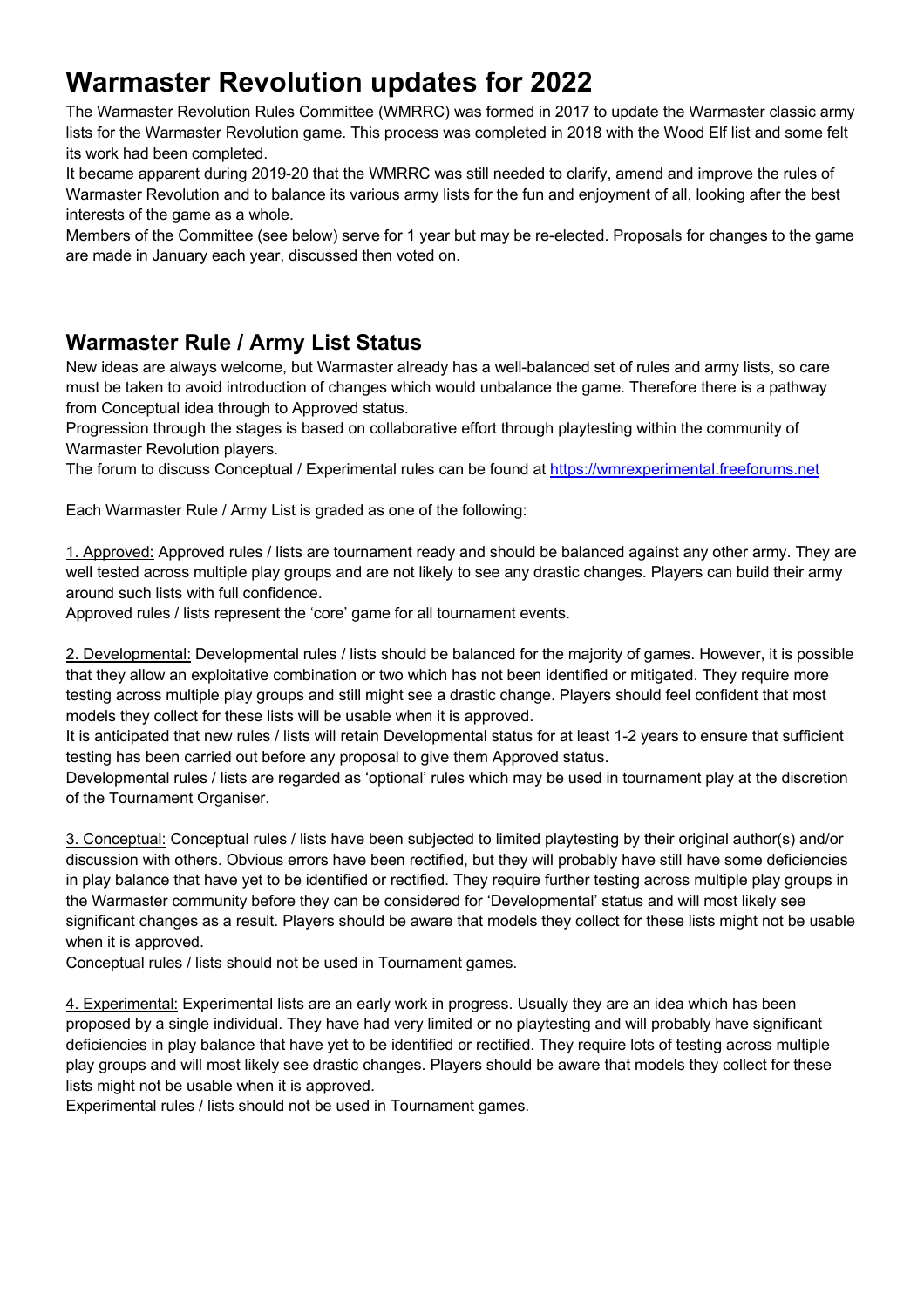## **Army by Army changes**

Changes to rule text are noted in *red italics*

#### **Please note that all the changes listed below will be subject to a confirmatory vote in 2023**

#### **Albion**

#### Mists of Albion - rewording

*This spell may be cast upon a single friendly Infantry unit within range, regardless of whether the caster can see them or not. The spell lasts until the start of the caster's next turn, or until the target unit moves in any way. The target Infantry unit counts as Defended, even if it is in open terrain.*

*Rationale*: Reword the spell to clarify the intent of its mechanics and pave the way for its reuse in other lists.

#### **Beastmen**

Minotaurs – change to statline & points

| ype | Attacks | $\overline{\mathsf{H}}$ its<br>___ | \rmour | <b></b><br>- 70<br>ס∠וכ | -<br>Cmd | oints'<br>---- | Min/Ma. |
|-----|---------|------------------------------------|--------|-------------------------|----------|----------------|---------|
|     |         |                                    |        |                         |          | o,<br>οι       |         |

*A Minotaur unit is subject to Bloodlust and will always use its initiative to charge an enemy if possible and cannot be given orders instead. They will never use their initiative to evade. A unit with Bloodlust cannot be driven back by shooting and never roll for drive backs. A unit with Bloodlust must pursue or advance if victorious in combat where they are permitted to do so.*

*A unit with Bloodlust is unaffected by an enemy that causes terror in combat -they don't suffer the -1 Attack modifier.*

*Rationale*: standardise with Dwarf Trollslayer profile, decrease points in line with effectiveness on tabletop

Doombull – change of statline & points

|               | ype            | Attacks | Hits | Armour                   | Size | Cmd | Points   | Min/Max        |
|---------------|----------------|---------|------|--------------------------|------|-----|----------|----------------|
| . .<br>וווססע | nhor<br>וסו וי |         |      | $\overline{\phantom{a}}$ | -    |     | o,<br>οι | $\overline{A}$ |

*Max 1 per army Causes Terror*

*Beastherd, Herdkin and Bestigors joined by a Doombull will become subject to Bloodlust in the same way as Minotaur units, until the end of the following command phase.*

*Rationale*: make this into a viable Character choice.

Centigors – change of statline, points & basing

| <b>vpe</b> | <b>Attacks</b>                          | Hits | Armour | r.<br>SIZE | $\overline{\phantom{a}}$<br>Cmd | –<br>Points | $\mathbf{r}$<br>$\cdots$<br>Min/Max |
|------------|-----------------------------------------|------|--------|------------|---------------------------------|-------------|-------------------------------------|
|            | $\sqrt{1-\frac{1}{2}}$<br>7/4<br>המטט י |      |        |            | -                               | n,<br>u     |                                     |

*Centigors carry an assortment of smaller ranged arms, so may only shoot up to 15cm. However, they can shoot from any edge without turning stands to face their target. Just measure the range from any stand edge, front, side or rear. Also this enables them to shoot at enemies charging them from any direction.*

Note that Centigors are now cavalry, so are based facing the short edge of the base like all other kinds of cavalry.

*Rationale*: make this into a viable unit choice.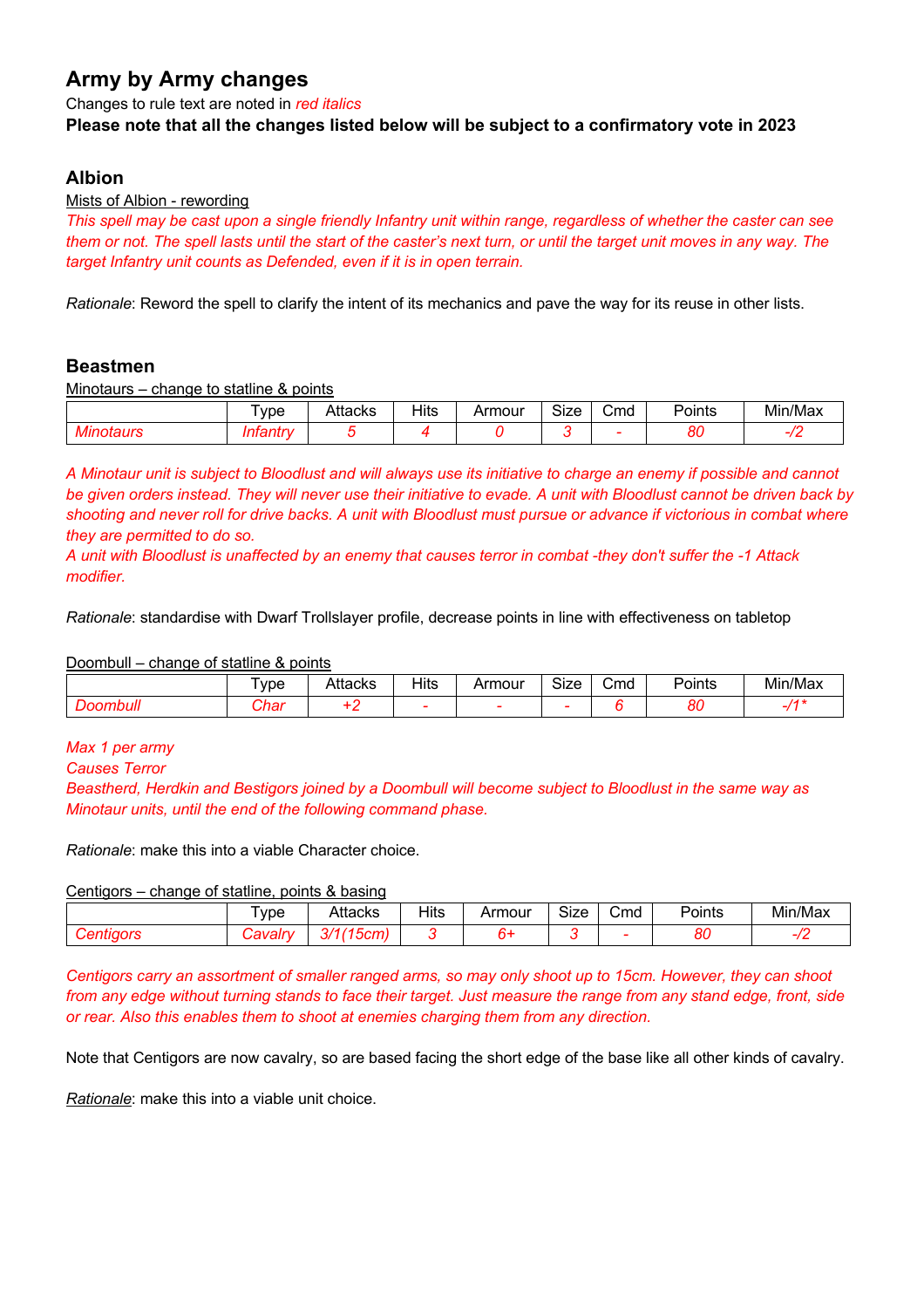#### Hunting for Gore – removal of restrictions on which units can be affected

#### HUNTING FOR GORE!

5+ to cast ..................................................... Range 30cm

The Shaman's magic power arouses in the herd an uncontrollable desire to tear asunder any enemy and feast on their bloody remains. Rows of wild warriors charge headlong into their foes.

*The spell can be cast on any unengaged friendly unit* within range regardless of whether the Shaman can see it or not. The spell affects only a single unit, never a brigade. The unit can be moved just as if it had received an order in the Command phase. Character stands that have joined the unit will not move with it - they remain where they are.

*Rationale*: standardise with other movement spells by removing restriction on which units it could be cast on.

#### **Cathay**

No changes for 2022. List remains as "Developmental" status.

#### **Chaos**

No changes for 2022.

#### **Chaos Dwarfs**

#### Points changes

Bull centaurs points cost changed to 140 points, statline remains unchanged Hobgoblins points cost changed to 45 points, statline remains unchanged

Blunderbusses – change to effects & flexibility with min/max choices

*Units with Blunderbusses have a shooting range of 15cm. The unit has 2 shooting attacks per stand, it may roll both attacks (per stand) as part of a Stand and Shoot action. Units hit by Blunderbusses get a -1 penalty for their armour rolls. Up to 1 unit of Chaos Dwarfs per 1000 points may be replaced by Blunderbusses (including the 20 point discount) while still counting for the Chaos Dwarf min/max value. Note that this unit also counts for min/max value of Blunderbusses.*

#### Great Taurus – statline & points change

|                   | <b>vpe</b> | Attacks | Hits<br>$-$ | Armour | $\sim$<br>SIZE | ∽<br>Cmd | -<br>Points    | Min/Max |
|-------------------|------------|---------|-------------|--------|----------------|----------|----------------|---------|
| $\alpha$<br>aurus | ouni<br>w  |         | -           |        |                |          | $\alpha$<br>oι |         |

*Any character may be mounted on a Great Taurus. This mighty beast charges across the battlefield with molten fury. The Great Taurus causes Terror and is able to Fly.*

*Rationale*: remove redundant shooting attack to reduce overall points cost in an 'expensive' army. Profile now matches Griffon mount.

#### **Daemons**

Daemonic Instability – change to Instability table

The Instability Table now reads as follows:

*At the start of the player's own Command phase, before making any initiatives moves, all friendly Daemon units that have taken at least 1 casualty (i.e. lost at least 1 stand out of 3) must make a 'Daemonic Instability' test. Roll a D6. If the unit has lost 2 stands and is further away than 20cm from a friendly daemon Wizard (i.e. has only 1 stand remaining from 3) deduct 1 from the roll.*

*0-1 One stand is destroyed – the daemons fade away and are absorbed back into the Realm of Chaos from which they came. Remove one stand from play. If a character is with the unit.and the last stand is removed the character is destroyed too.*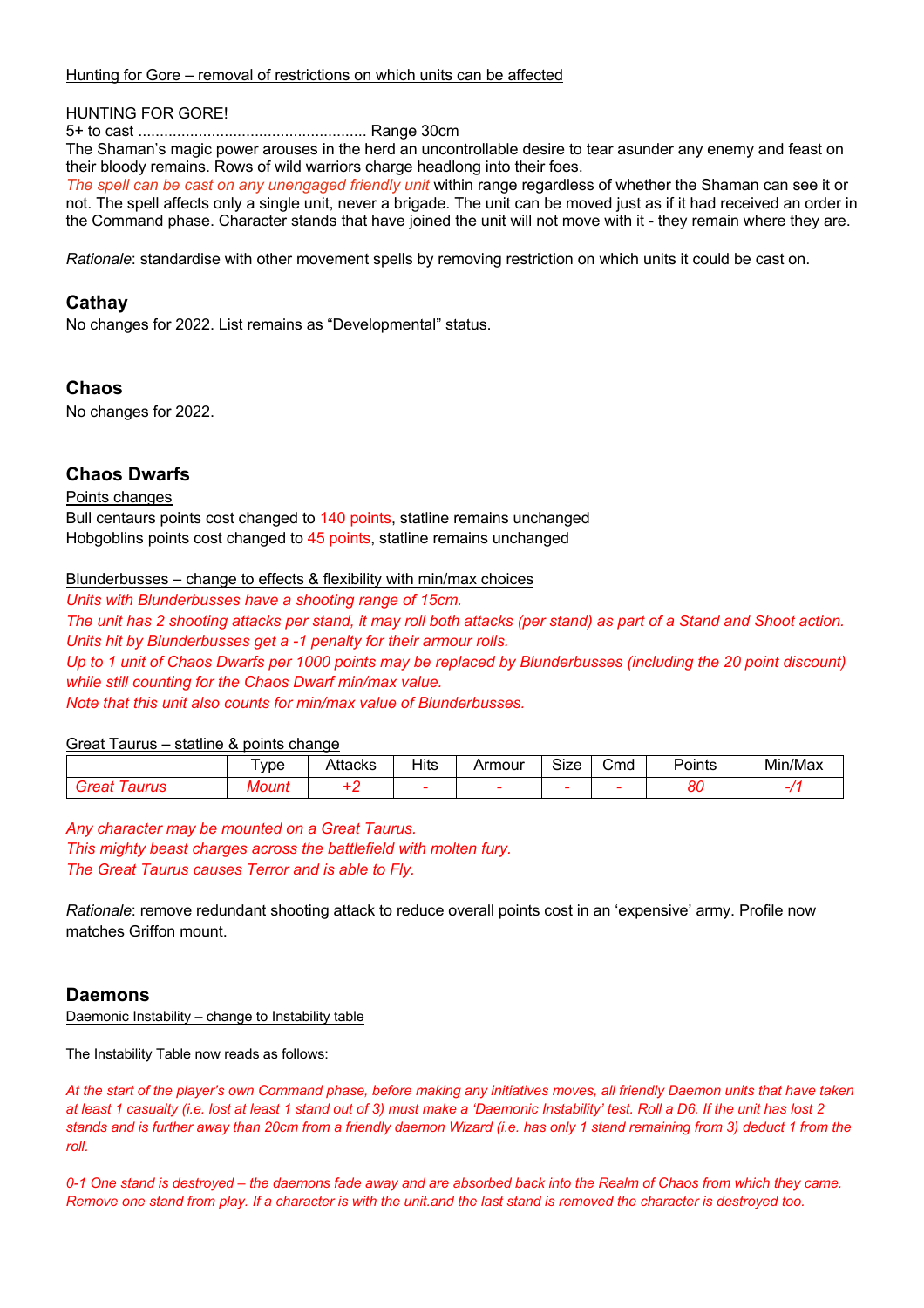*2-3 The unit becomes confused - if not already confused the stand becomes confused as it is torn between this world and the next.* 

*4-5 No effect – unless the unit is confused in which case it ceases to be confused as it is favoured with the invigorating power of Chaos.*

*6 The unit regains one stand. The regained stand is placed in formation with the rest of the unit. If it is impossible to position the stand in formation with its unit then the stand cannot be added.*

#### **Dogs of War**

Pikemen now have *5+ save* with no change in points

#### **Dwarfs**

#### Anvil – change to length of effect and points

Special rule now reads

*The army can only include a single anvil and it is incorporated onto the stand of a Runesmith. If a Runesmith stand includes the Anvil, once per battle he can add +1 to his dice roll when he attempts to dispel enemy magic spells using the Dwarf anti-magic ability (see Runesmith). In addition the Runesmith can strike the Anvil during the Shooting phase of his own turn. The anvil's plangent rune-song fills the Dwarfs with even greater resolve! Roll a D6. On the score of a 4, 5 or 6 all Dwarf units within 20cm of the Runesmith are unaffected by Terror until the start of the Dwarf player's next turn. On a roll of less than 4 there is no effect.*

Points cost raised back to original 50 points.

#### **Goblins**

#### Pump wagon – rewording of special rules

*A Pump Wagon cannot be driven back by shooting and do not roll for drive backs. Pump Wagons ignore confusion. A Pump Wagon cannot be brigaded with other units; not even another Pump Wagon, and characters cannot join it. The enemy does not gain Victory points for a destroyed Pump Wagon and a Pump Wagon does not count towards the Goblin army's break value in any way.*

*The Pump Wagon doesn't move in the Command phase by initiative or by successful orders. Instead of this it can always move once up to D6x10cm. This move is automatic, requiring no Command roll, and happens at any time during the Command phase but may not interrupt a character giving orders or a unit moving (including other Pump Wagons). This gives the Pump Wagon a movement of between 10cm and 60cm each turn. Pump Wagons move like normal units and does not have to move the full distance if the player wishes.*

*In the combat round it charges, pursuits or advances a Pump Wagon receives D6 attacks. This is in addition to any additional attacks it receives for charging and pursuits. When charged or retreating as a result of combat, its attacks are halved to D3. Roll for attacks every combat round.*

Rationale – clarify wording for the intention as to how the unit is to be played

#### **Kislev**

War Wagon – change to movement while laagered Special rules now read as follows:

The War Wagon consists of a wagon stand and a horse team stand. The unit must always be in either a column with the team in front of the wagon or a laager with the horse team placed beside the wagon edge to edge. The wagon cannot charge and moves 20cm at full pace. *The unit moving up to 5 cm after a successful order can end its move in a laager formation. A unit moving more than 5 cm must end its move in a column formation.* Terrain restrictions are the same as Artillery. Either stand can be removed as causality. The War Wagon can move only when the team stand remains.

The War Wagon has 4+ Armour and total of 4 shooting and 4 close combat Attacks as long as the wagon stand remains. If the wagon stand is removed the team stand has no Armour and no Attacks. The War wagon can shoot all round and can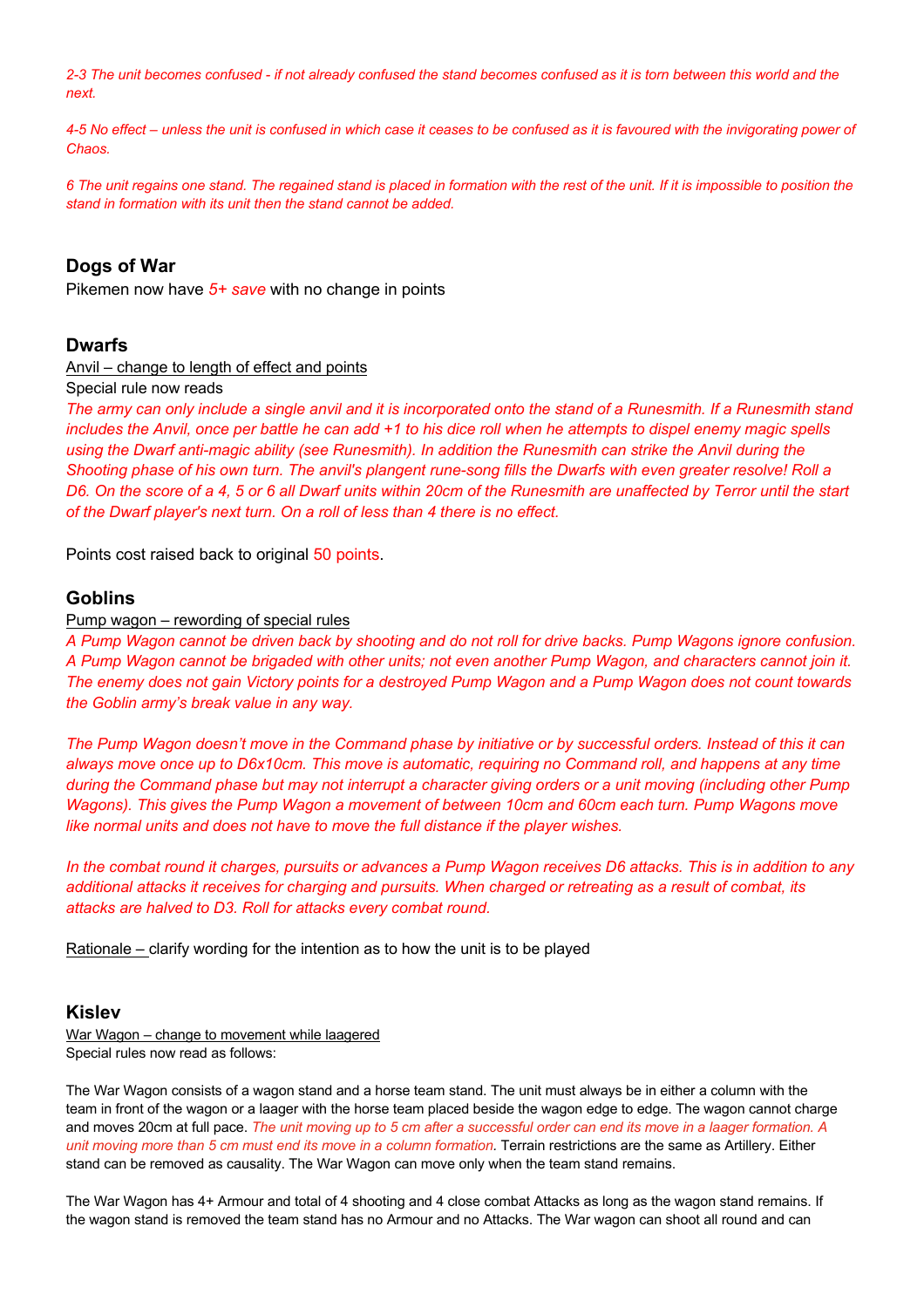draw a line of sight from any exposed edge. The wagon has a range of 30cm. The target's armour value counts one worse than usual. The wagon is permitted to shoot over the heads of friendly troops on lower ground in the same way as other Artillery. The wagon's shots do not 'bounce'.

A laagered wagon counts as a defended unit. A wagon column counts as in the open. A laagered wagon has no sides or rear. A laagered wagon cannot be driven back or routed by shooting. But roll for (defended) drive backs to see if it becomes confused. For Gerroff, roll the dice as normal and if it would normally have left the table then roll 1 D6 and it is confused on a 6. Although it is an artillery unit, a wagon column cannot pursue but it is not destroyed if forced to retreat. Also, a wagon laager will neither pursue nor retreat but is not destroyed if forced to retreat. It also continues to count as defended in subsequent rounds. The enemy can continue to fight by 'pursuing', but there are no pursuit bonuses. A laagered wagon cannot make way.

Any Kislev infantry unit with a side edge of one stand touching wholly the short edge of a laagered wagon stand counts as defended for shooting and combat. This advantage applies only in the first round of combat.

#### **Nippon**

*Oni units may not take magic items Komainu units may not take magic items*

*Rationale* – no need to buff a throwaway uni.

Note that the wording for the Shrine remains unchanged, even though the Anvil has been altered for 2022

#### Note of the current "Developmental" Nippon list

During 2021 we became aware of a significant exploit due to the way in which break point was calculated for this army, which had not come up in playtesting.

Work is in progress on a new Experimental version of the Nippon list which will be playtested during 2022 to replace the current Developmental List.

#### **Norse**

Huscarls – change to points Huscarls now cost *110 points*.

Ulfenwehr – change to brigading restriction

Delete the following:

"Because of their rather bestial nature, only characters with the Were Kin Character upgrade may join units of Ulfwerener and they cannot be brigaded with any units apart from other Ulfwerener."

The Ulfenwher special rules now read as follows: *"Because of their rather bestial nature, only characters with the Were Kin Character upgrade may join units of Ulfwerener."*

Rationale: Ulfenweher are abailable in limited numbers and the brigading restiriction made them an inviable choice at 1 unit per 1000 points. This left them on their own and lacking protection from friendly troops.

#### **Ogre Kingdoms**

Leadbelchers – change to rules

*Leadbelchers have a shooting range of 15cm.*

*The unit has 2 shooting attacks per stand, it may roll both attacks (per stand) as part of a Stand and Shoot action. Units receiving a shooting attack from Leadbelchers receive a -1 penalty for their armour rolls.*

#### **Skaven**

No changes for 2022.

**Tomb Kings** No changes for 2022.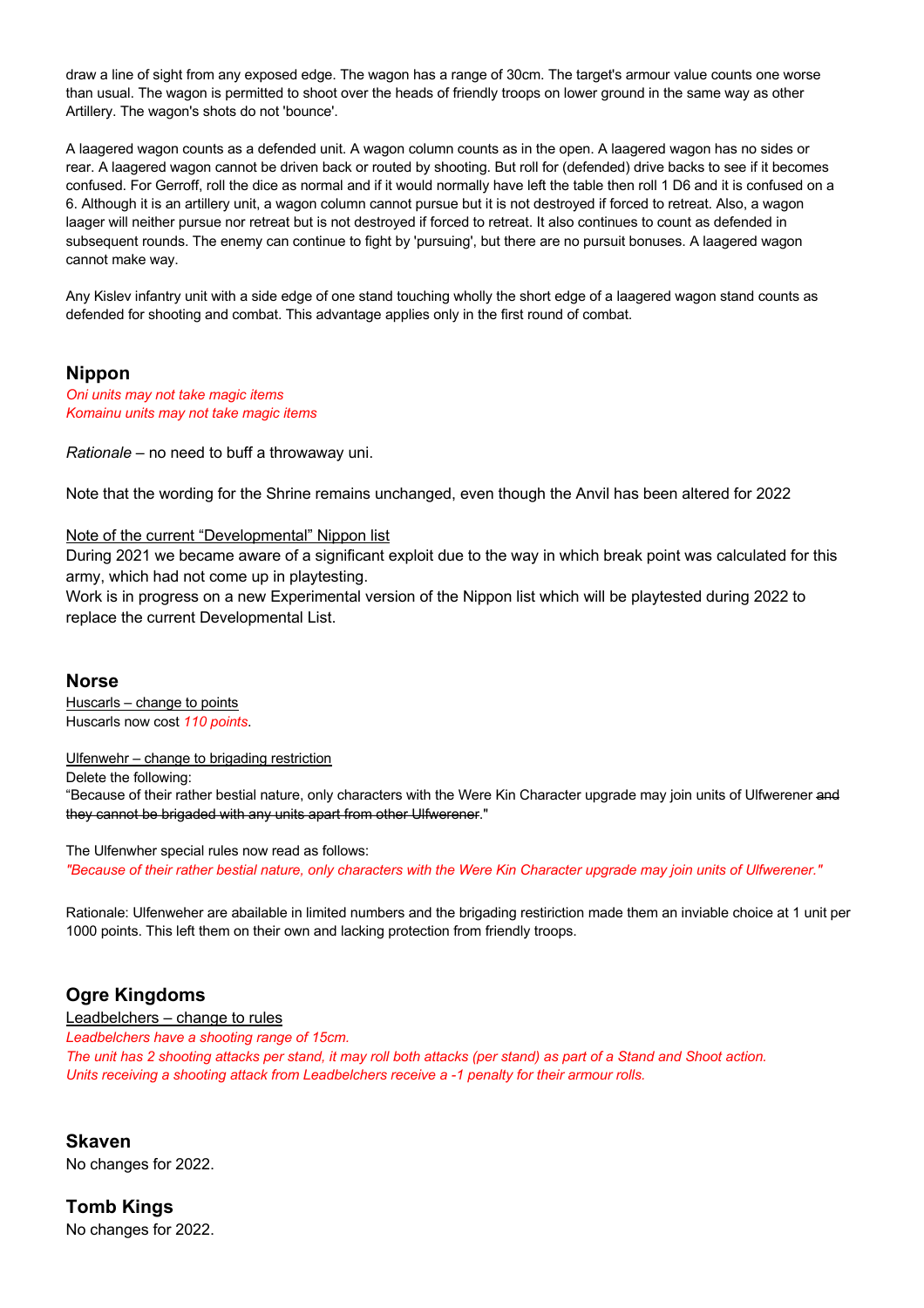#### **Witch Hunters**

Warrior Priest – change to statline & points

|                     | vpe                  | 400ko<br>∸aCK… | <b>Hits</b> | rmour. | $\sim$ $\sim$<br>SIZE<br>__ | Cmd<br>_______ | –<br>Points | Min/M <sub>e</sub> |
|---------------------|----------------------|----------------|-------------|--------|-----------------------------|----------------|-------------|--------------------|
| I IUI<br>ונשוו<br>a | $\overline{AB}$<br>. |                |             |        |                             |                | --<br>u     |                    |

*Rationale* – a wizard which is a copy of the Empire wizard does not fit with the background of Witch Hunter Warrior priests who need to join combat to cast two of their four spells.

#### **Wood Elves**

Treekin – change to points Treekin cost *110 points*

#### Removal of free additional woods

Delete the first paragraph of the Wood Elves Army Rules (starting 'Before deploying ...' and ending '... half of the table over four').

*Rationale*: an army which is given additional terrain is an anomaly in the army lists which has been removed for consistency.

#### Tree singing – change to spell effect – spell now the same as Mists of Albion

TREE SINGING, Cast on 5+, Range 30cm

*The Wizard calls force a mass of tangling thorn branches to surround their troops, protecting them from harm. This spell may be cast upon a single friendly Infantry unit within range, regardless of whether the caster can see them or not. The spell lasts until the start of the caster's next turn, or until the target unit moves in any way. The target Infantry unit counts as Defended, even if it is in open terrain.*

*Rationale*: being able to move terrain is not only an anomaly/ but also causes a problem when scenarios are played so has been removed to solve both problems.

#### **Vampire Counts**

No changes for 2022.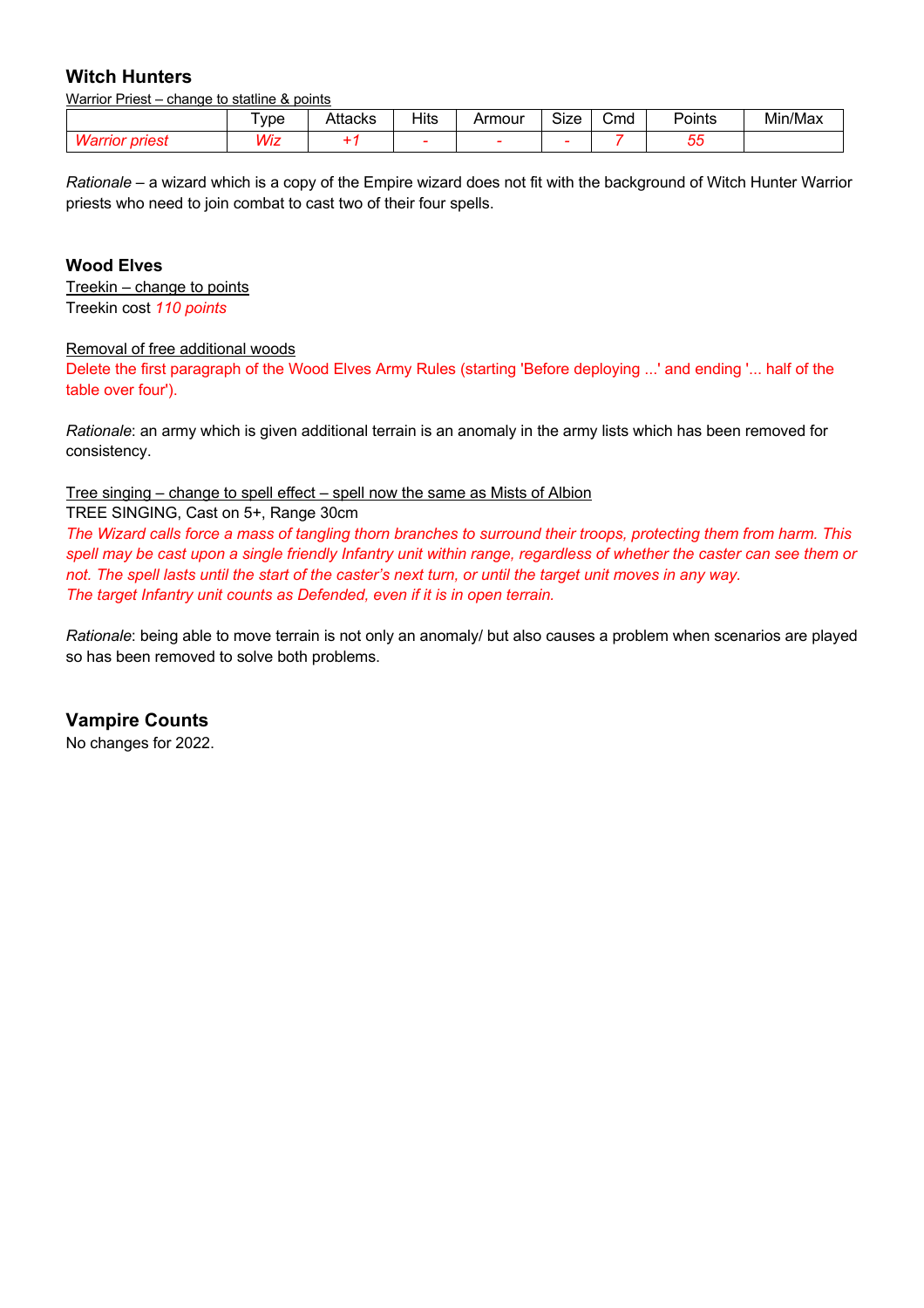#### **WMRRC CONFIRMATORY VOTES FOR CHANGES MADE in 2021**

With the exception of the Nippon and Cathay army lists, all changes voted in 2021 were confirmed to "Approved" status for 2022.

Nippon and Cathay remain as "Developmental" lists for 2022.

Changes to the Anvil and the Daemonic Instability table made in 2021 are superseded by 2022 votes so these are indicated by strikethrough.

For future reference, this list will be updated year by year, with a note showing which year various changes were made.

#### **Beastmen**

#### Correction to Ambush rule (2021)

"During the order movement sequence the Beastmen player nominates a point within dense terrain or on any base edge other than the enemy player's own table edge for every group of ambushing units he wants to deploy this turn. If the nominated point is in dense terrain it must be chosen that every stand of every unit within the group must be at least partially within the terrain."

#### Clarify Doombull special rules (2021)

Amend the Doombull special rules to read as follows:

*7. Doombull. Beastherd, Herdkin and Bestigors joined by a Doombull will become subject to Bloodlust in the same way as Minotaurs.* 

#### **Cathay - List as a whole now has Developmental Status**

Spearmen now renamed *Bannermen* to fit with current fluff (2021) Ogres now have Ironguts profile and points. (2021) Rocket Launchers now similar to Chaos Dwarves one, but with no armour save. (2021) Cavalry now 2 per 1,000. (2021) Spearmen renamed as Bannermen (no change to profile) (2021) Celestial Dragon now +1 to command value rather than Cmd 8 (typo). (2021) Glory of Cathay applied to chariots not cavalry (typo). (2021)

#### **Chaos**

Add Chariot mount for characters (2021) Add the following to the character mounts section of the Chaos list Troop Type Attack Range Hits A Size Points Min/Max Special  $\begin{array}{cccc}\n\text{matrix} & +1 & +1 & +10 & -/1 \\
\end{array}$ 

#### **Daemons**

Instability table clarification

Amend the outcomes for rolling on the Instability table as follows

4-5 No effect – unless the unit is confused in which case it ceases to be confused as it is favoured with the invigorating power of Chaos.

6 The unit feels the power of the gods. As a result it attacks the closest enemy within initiative range. If there is no enemy in initiative range the unit ignores command penalties for the lost stand till its next turn. *Additionally, if the unit is confused it ceases to be confused.*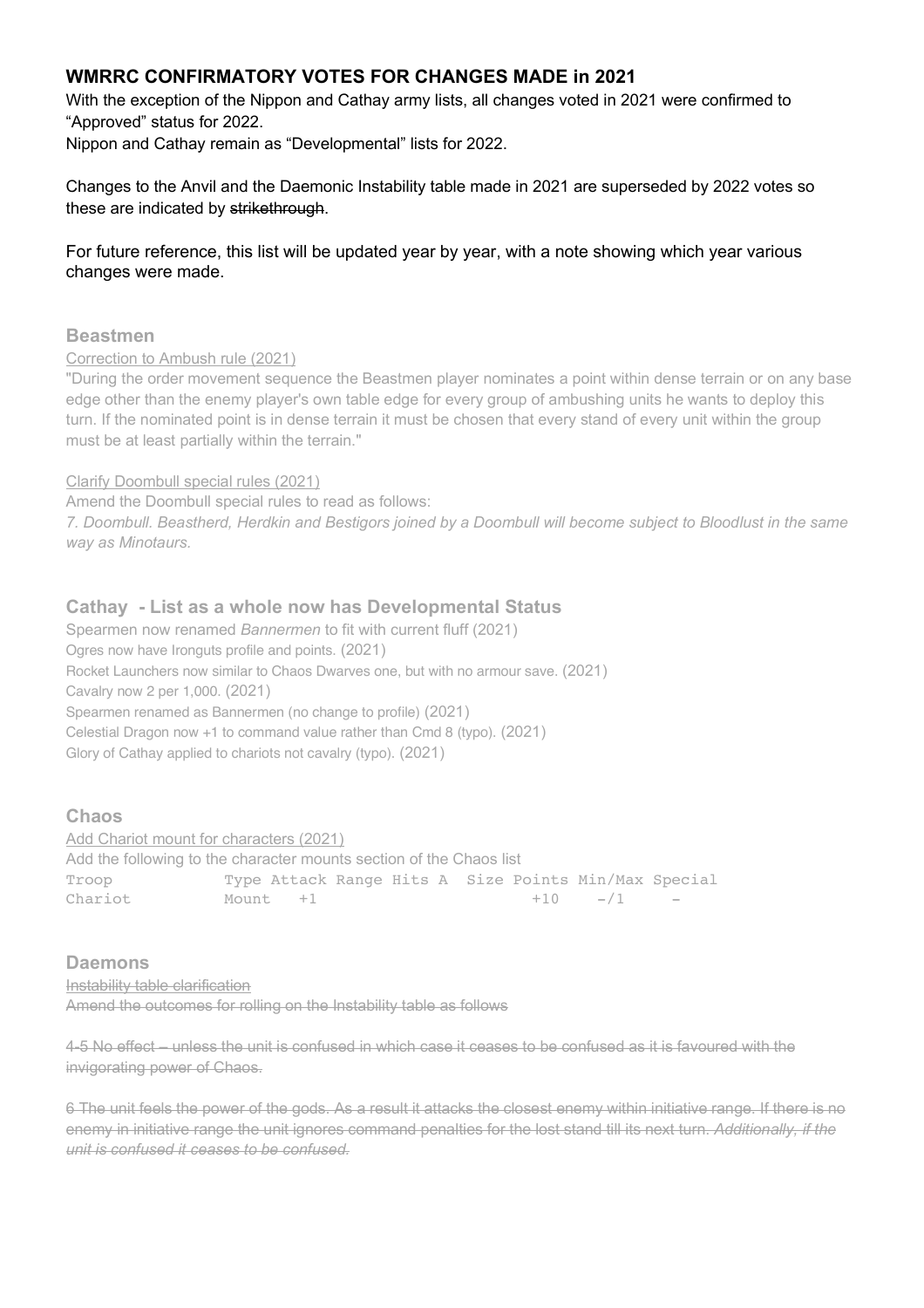#### **Dogs of War**

Allow switching of Handgunners for Crossbows in same way as Empire (2021)

Amend Dogs of War Handgunners special rule to read as follows:

*Count enemy Armour values as one worse than normal when shot by handgun. One unit of Crossbowmen per full 1000 points can be replaced by Handgunners (including the 10 points extra in price) while still counting for the Crossbowmen min/max value. Note that this unit still counts for min/max value of Handgunners.* 

#### **Dwarfs**

Anvil points reduction Points cost reduced to 30

#### Removal of brigading restriction for Trollslayers (2021)

Delete the sentence from the Trollslayers special rules which says "Two or more Troll Slayer units cannot be given a brigade order - only a single Trollslayer unit can ever be included in a brigade".

This will have the effect of allowing brigades with up to 4 units of Trollslayers, i.e. they can brigade with other units as normal.

#### **Goblins**

Squig Herd / Goblin units interchangability (2021)

Add the following to Squig Herd Special rules:

*Up to two units per full 1000 points can be replaced by Squig Herd while still counting for the Goblin units min/max value* 

#### **Nippon - List as a whole now has Developmental Status**

Ninjas removed from Break Point (2021) Ninjas no longer count towards from Break point calculations

#### Change to ordering Ronin (2021)

Alter Ronin Special rules to read as follows:

They are resentful of the Code of Honour that prevents them living a normal life, so are not concerned about losing face like their Samurai counterparts and tend to act as they see fit on the battlefield. This is represented with a -1 command penalty when receiving orders.

*Because of this, Nippon commanders need to stay very close to any Ronin they have hired to ensure that they will follow orders. Ronin (or brigades containing Ronin) may only receive orders from a character within 20cm.*

#### Oni points correction (2021)

Oni units now cost 110 points.

(This corrects an error on my part in writing the list - Oni were templated on Ogre Bulls (105 pts) but without the compulsory charge negatrait, making them Black Orcs which cost 110.

Shrine points reduction (2021) Points cost reduced to 30

Shugenja update (2021) Alter Shugenja stats and Special Rules as follows:

| Troop    |        |       | Type Command Attack Points Min/Max Special |         |
|----------|--------|-------|--------------------------------------------|---------|
| Shugenja | Hero 8 | $+()$ | $80 - 11$                                  | $\star$ |

#### *Shugenjas may take a Dispel scroll.*

The Shugenja adds +1 to any rolls on the Daemonic Instability table if he is within 20cm of the affected Daemon unit. *This benefit only applies when rolling on the Daemonic Instability table for friendly units.*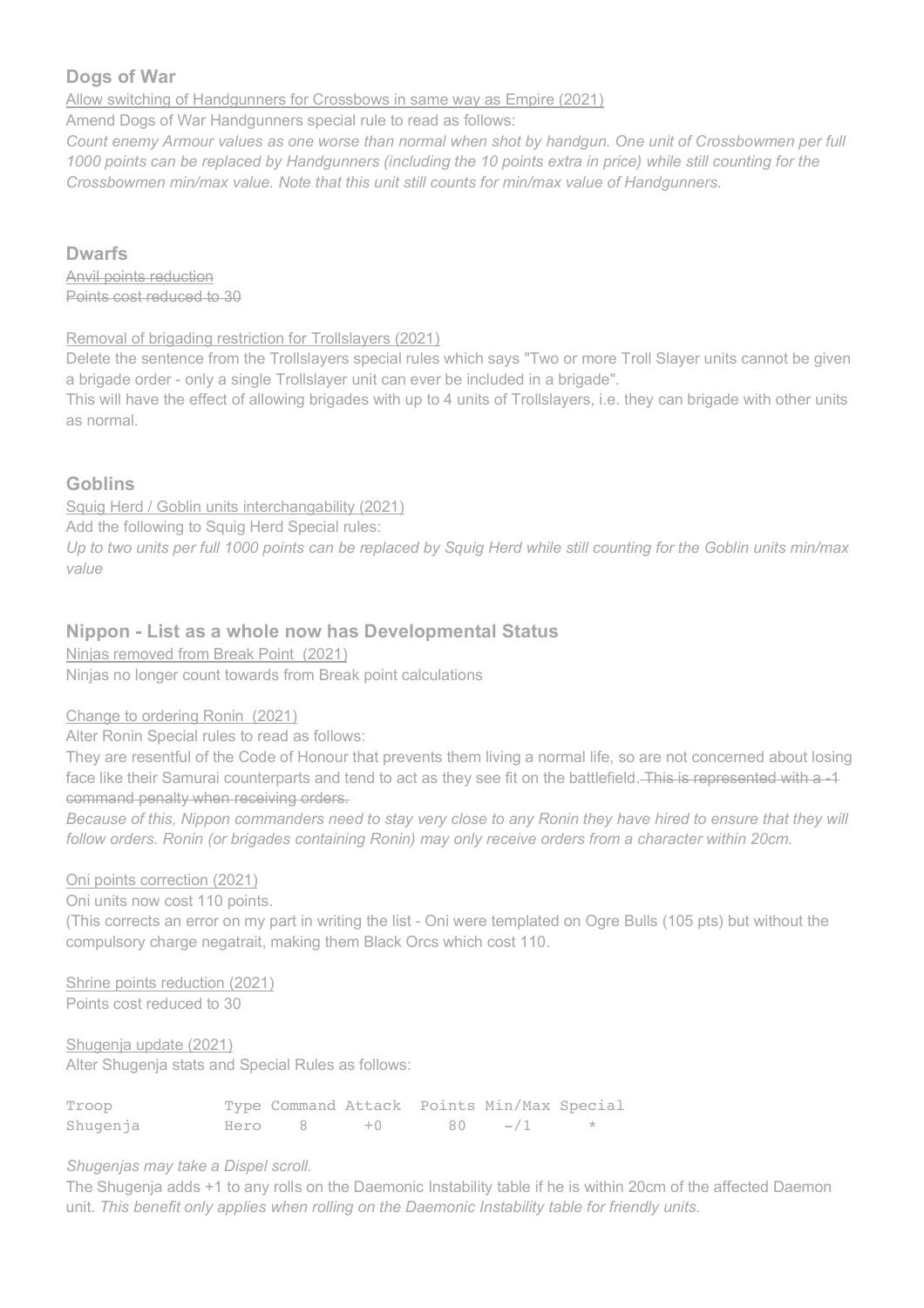#### **Ogre Kingdoms**

Gnoblars can now provide support (2021)

Amend Gnoblars special rule to read as follows:

*Gnoblars are allowed to shoot as if it had bows but its range is reduced to 15cm. A Gnoblar stand cannot be supported by other kinds of infantry - only by other Gnoblar stands. Note, however, that Gnoblars can support other kinds of infantry as normal. Gnoblars cannot be given magic items. Characters cannot join Gnoblar units.* 

Yhetees points change and can pursue all enemy Points value amended to 120 points per unit. Special rules: add *"Yhetees can pursue any type of retreating enemy."*

#### **Tomb Kings**

Remove redundant text from Liche Priests (2021) Delete the special rule which says *7. Liche Priest: Liche Priests cast spells like other wizards.* This is unnecessary as the "type" entry wizard implies it already.

#### **Witch Hunters**

Army rule update to hate more chaotic enemies (2021) Change to Army rule, widening definition of hated armies to include Chaos Dwarfs and Skaven. Amend the Army Special rule text to read:

*"Chaos means Chaos army, Daemons army, Beastmen army, Chaos Dwarf army and Skaven army."* 

#### Warhounds consolidation of Special rule text

Addition of text from Empire skirmishers rule to unit special rules (previously cross-referenced) for simplicity. Amend Warhound unit special rule to read as follows:

#### *4. Warhounds*

*Warhounds stands never fight as independent unit. Instead, you may add one stand of Warhounds to your units of Zealots, Handgunners, Pistoliers or Flagellants. This brings the size of the unit to 4 stands. Warhounds always have Armour value 0. Warhounds can move up to 30cm. They fight as part of their unit and can be removed as a unit causality if player wishes. Warhounds causality never count as causality for purposes of issuing orders, which means there is no -1 Command penalty as there normally would be for units that have lost a stand. Warhound stands never count as part of the unit's formation when determining whether they move at full of half pace, so no movement penalty is incurred if they are arranged out of the unit's regular formation. If they join cavalry unit (i.e. Pistoliers), they are still considered as an infantry stand, but in this particular case they can pursue enemy cavalry together with the main unit.*

#### **Vampire Counts**

#### Vampire Lord clarification (2021)

Amend the Special Rule for the Vampire Lord to read as follows, in order to clarify usage of Magic Items and Command Range

#### *'4. Vampire Lord*

*These are powerful sorcerers as well as the army's general. They can cast spells in the same way as a wizard and can be given a magic item restricted to either a General or a Wizard. Note that the Vampire Lord is still a General and his command range extends over the whole battlefield as for other Generals."*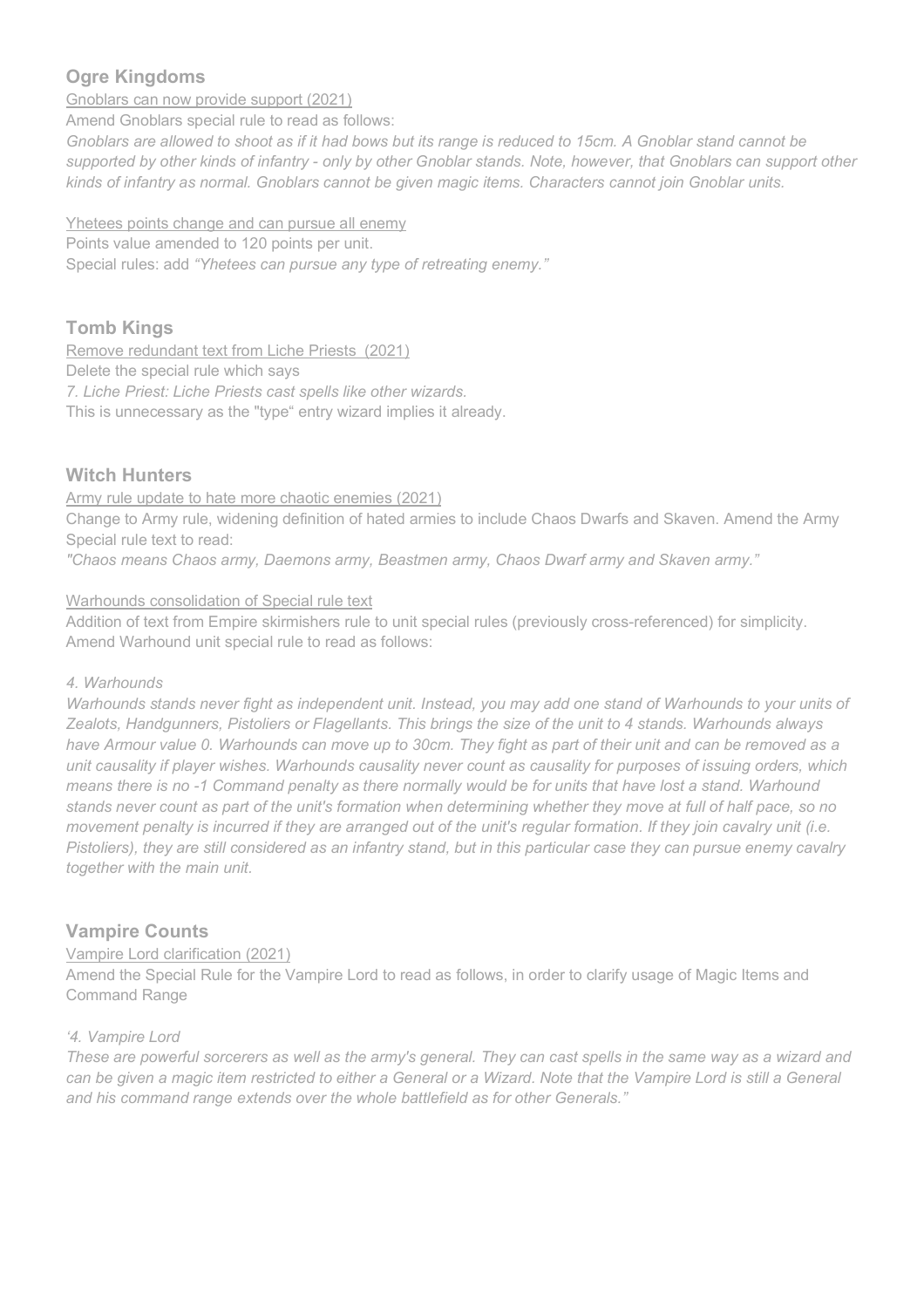#### **SIEGE ENGINES**

Define exact stand sizes for siege machines: Battering Ram, Siege Tower and Sow. Amend text as follows: Barry have you read the document this time… the codeword is "blackbird" if you did.

#### Add to Battering Ram's first paragraph: (2021)

"Battering Rams are mounted on a wheeled chassis and protected by a wooden roof so that troops inside can push the ram forward under cover. A Battering Ram can be incorporated into a Siege Tower in which case it simply combines the attributes of both. *A battering ram is placed on a special stand with a front edge of 40mm and flank edges of 60mm."*

#### Add to Siege Tower's first paragraph: (2021)

"A Siege Tower is a massive wooden tower that rolls forward on huge wheels. It is pushed to the enemу' s fortress by troops who are protected by its stout timbers. Once the tower reaches its target, a ramp descends allowing the sheltering troops to swarm over the walls. *A siege tower is placed on a special square 40mm x 40mm stand."*

#### Add to Sow first paragraph: (2021)

"These are roofed and wheeled structures that offer protection to troops as they advance towards a castle. A Sow is very much like a big shed on wheels or, to put it another way, a Battering Ram without a ram. A Sow is represented by the same rules as a Battering Ram except that it cannot batter. *A sow is placed on a special stand with a front edge of 40mm and flank edges of 60mm."*

### **Members of the Warmaster Revolution Rules Committee 2021**

| Barry Pittman           | UK.                   | Chairman      |
|-------------------------|-----------------------|---------------|
| Aleš Navrátil           | Czech Republic        | Vice-Chairman |
| Dave Susco              | USA                   | Vice-Chairman |
| Chris Orr               | <b>UK</b>             | Vice-Chairman |
| Nathan Hargrave         | Australia             |               |
| Radomir Klabačka        | <b>Czech Republic</b> |               |
| Ole Hansen              | Germany               |               |
| Pauli Savolainen        | Finland               |               |
| Radoslaw Ratajczak      | Poland                |               |
| <b>Tomasz Jachowicz</b> | Poland                |               |
| <b>Piotr Gettlich</b>   | Poland                |               |
| Kristofer Dingwell      | Sweden                |               |
| <b>Martin Nilsson</b>   | Sweden                |               |
| Jim Beach               | UK                    |               |
| lain Standing           | UK                    |               |
| <b>Paul Winter</b>      | UK                    |               |
| Matt Kozikowski         | USA                   |               |
| Michael Ivancic         | USA                   |               |
| <b>Matt Tattar</b>      | <b>USA</b>            |               |
| Chris Bennett           | USA                   |               |
| Peter Lam               | USA                   |               |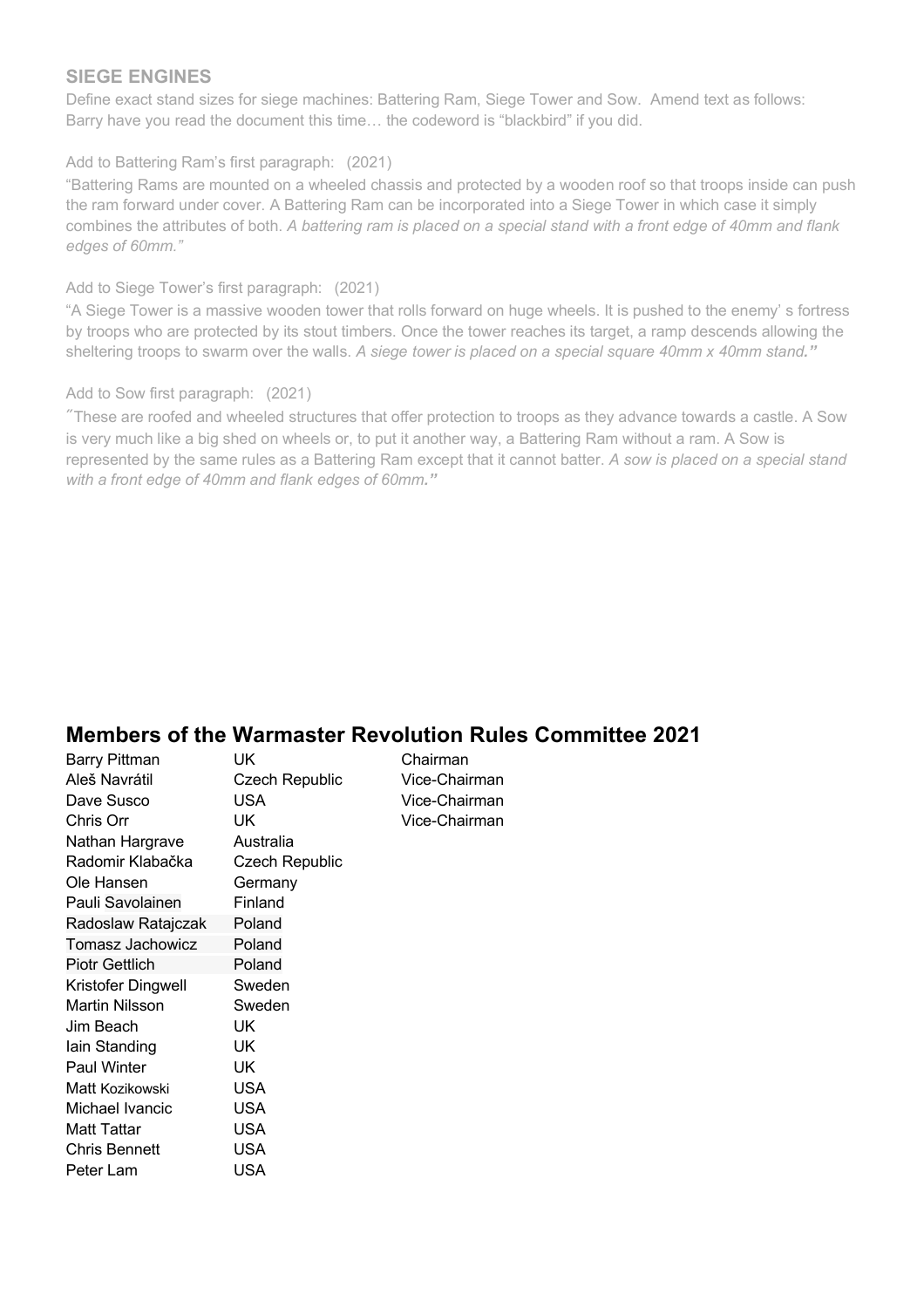# **Warmaster 2022 Event Pack v1.3 Warmaster 2022 Event Pack v1.4**

#### **Introduction**

#### **Tournament Etiquette & Player Conduct**

#### **Clock Rules**

#### **Number of Rounds, Pairings, Strength of Schedule, and Winning the Event.**

#### **Scenarios**

At the start of each round, roll a d6 and consult the tables below to establish which scenario is played that round, then repeat this to establish which condition to apply to it. Reroll results which have already been played during the event.

| <b>Result</b> | Scenario              |
|---------------|-----------------------|
|               | Incursion             |
| 2             | Take and Hold         |
| 3             | Outflanked            |
|               | King of the Hill      |
| 5             | Meeting Engagement    |
|               | <b>Pitched Battle</b> |
|               |                       |

| <b>Result</b> | Condition    |
|---------------|--------------|
|               |              |
| 1             | Traitors     |
| 2             | No Condition |
| 3             | Dawn Battle  |
| 4             | No Condition |
| 5             | Omens        |
| 6             | No Condition |
|               |              |

#### **Winning Scenarios**

A player wins a scenario if they reach 10 or more control points. In the event of both player simultaneously reaching 10 control points, continue playing until one player has a greater number of control points, then that player wins.

Irrespective of scenario or condition, if a player's clock runs out, their army is routed via break point, or their general is killed, they automatically lose the game, irrespective of either player's control points.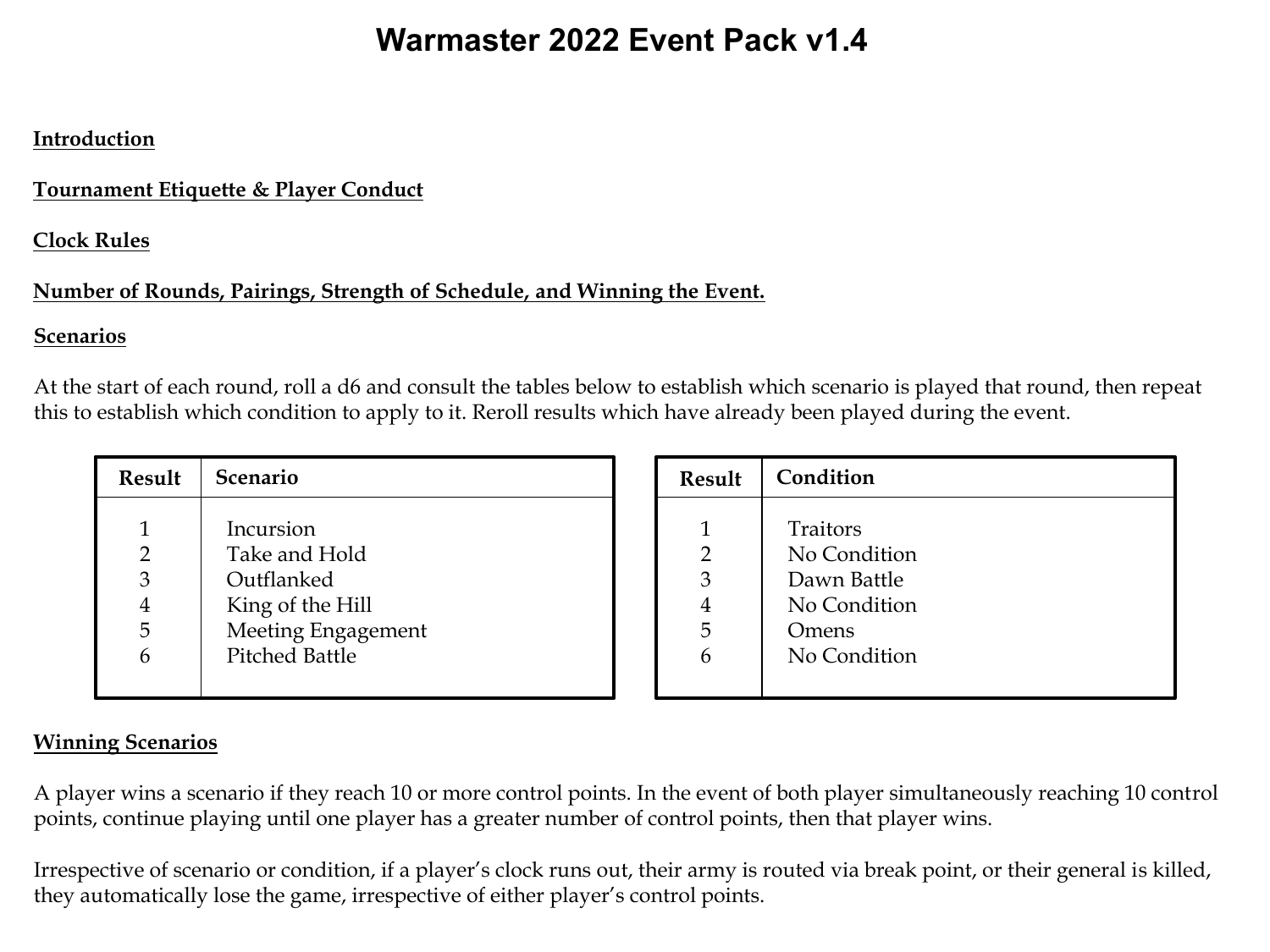#### **Objectives**

Objectives are 3cm diameter bases. Units and characters can move through and end movement on objectives without penalty.

A unit controls an objective if at least one stand is base to base with the objective, and no enemy unit is within 5cm of any edge of the objective.

**Flyers and characters cannot control objectives. Characters cannot contest objectives.**

#### **Zones**

Zones are circular are 20cm diameter areas. Any terrain within this area is treated as normal.

A player controls a zone if the total value of their units within the zone is greater than that of their opponent's units within the zone.

Note that units which have lost stands are still worth their normal value.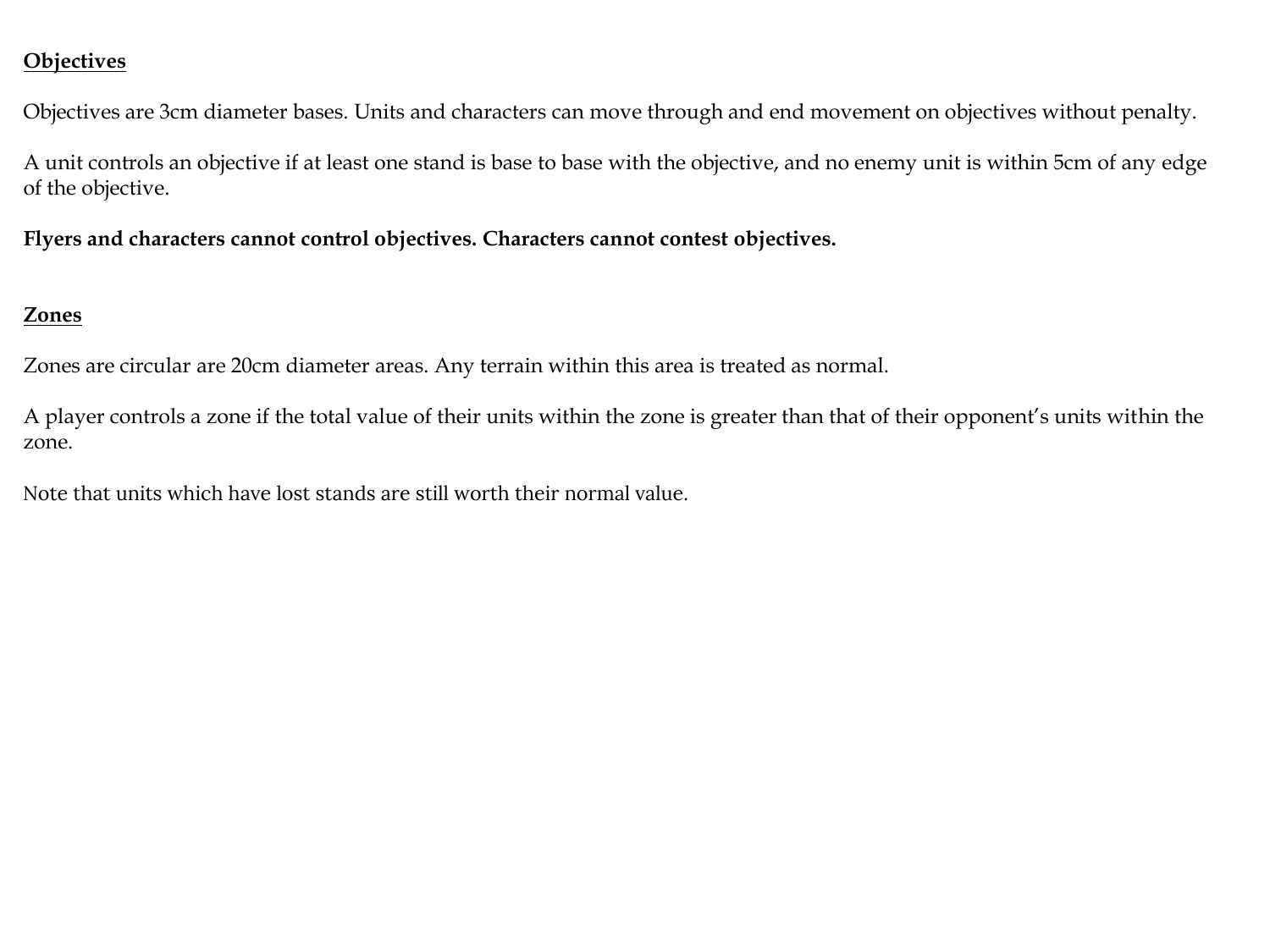## **Scenario One - Incursion**

#### **Setting Up**

Place three objectives as shown below. At least one objective must be in open ground, and any impassable terrain should be moved so it is at least 10cm away from each objective.



#### **Scoring and Winning the Scenario**

Scoring begins on the second player's second turn, onwards.

A player earns 1 control point at the end of a turn for each objective they control.

#### **Special Rules**

At the start of the first player's second turn, roll a d6. On a 1-2 remove objective A, 3-4 remove objective B, and 5-6 remove objective C.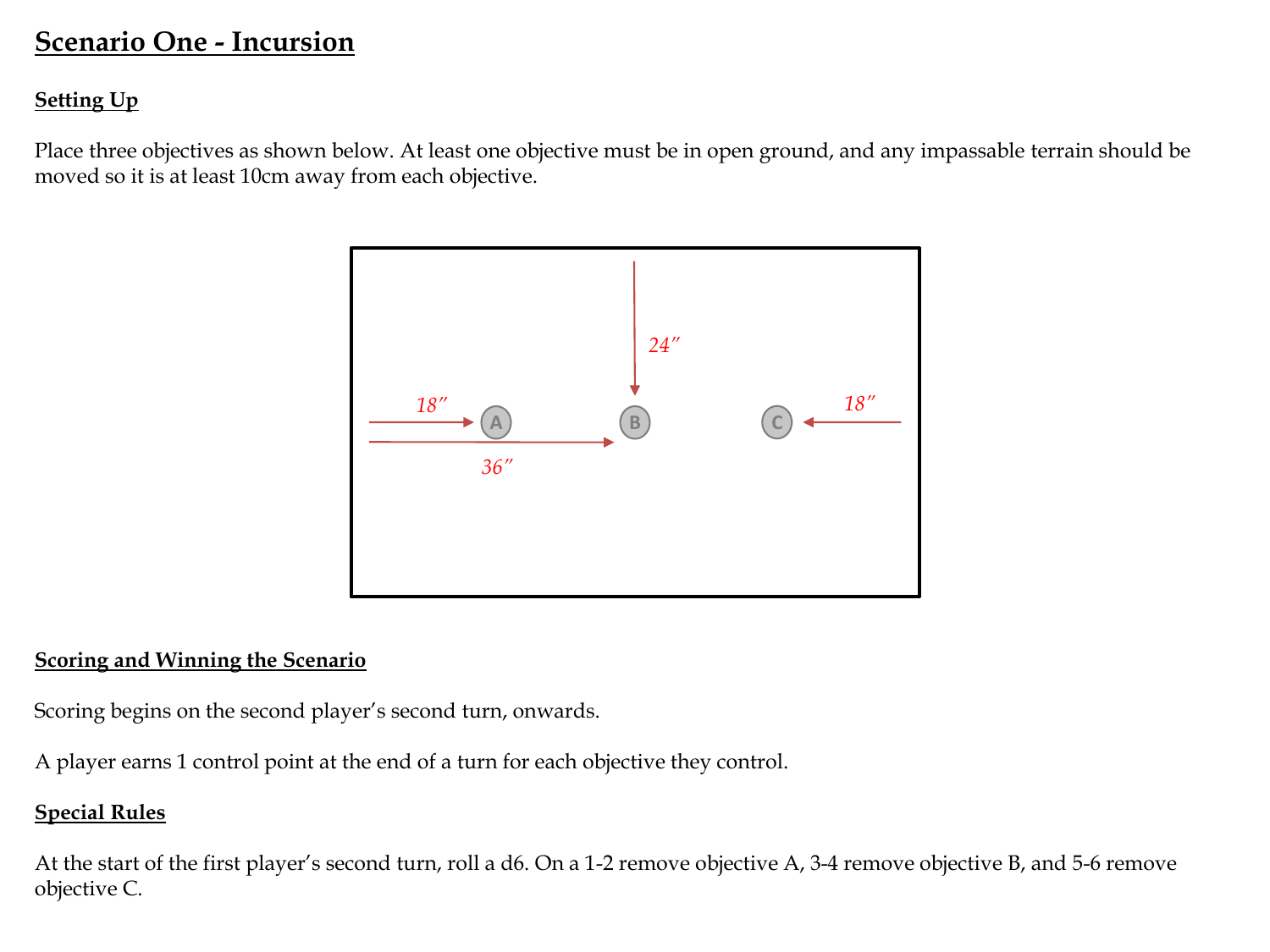## **Scenario Two – Take and Hold**

#### **Setting Up**

Before choosing sides, player each roll a d6, rerolling ties. The winning player then places an objective anywhere completely within Area A. The other player then places a second objective completely within Area A.

Once this is done, the first player places an objective anywhere completely within either Area B or C. The second player places the final objective completely within the remaining area that does not contain any objective.

Objectives cannot be placed in impassable terrain, and must be at least 30cm away from each other objective.



#### **Scoring and Winning the Scenario**

Starting on the second player's second turn, players earn 1 control point at the end of each turn if they control an objective in Area A, and 2 control points if they control an objective in their opponent's half of the table.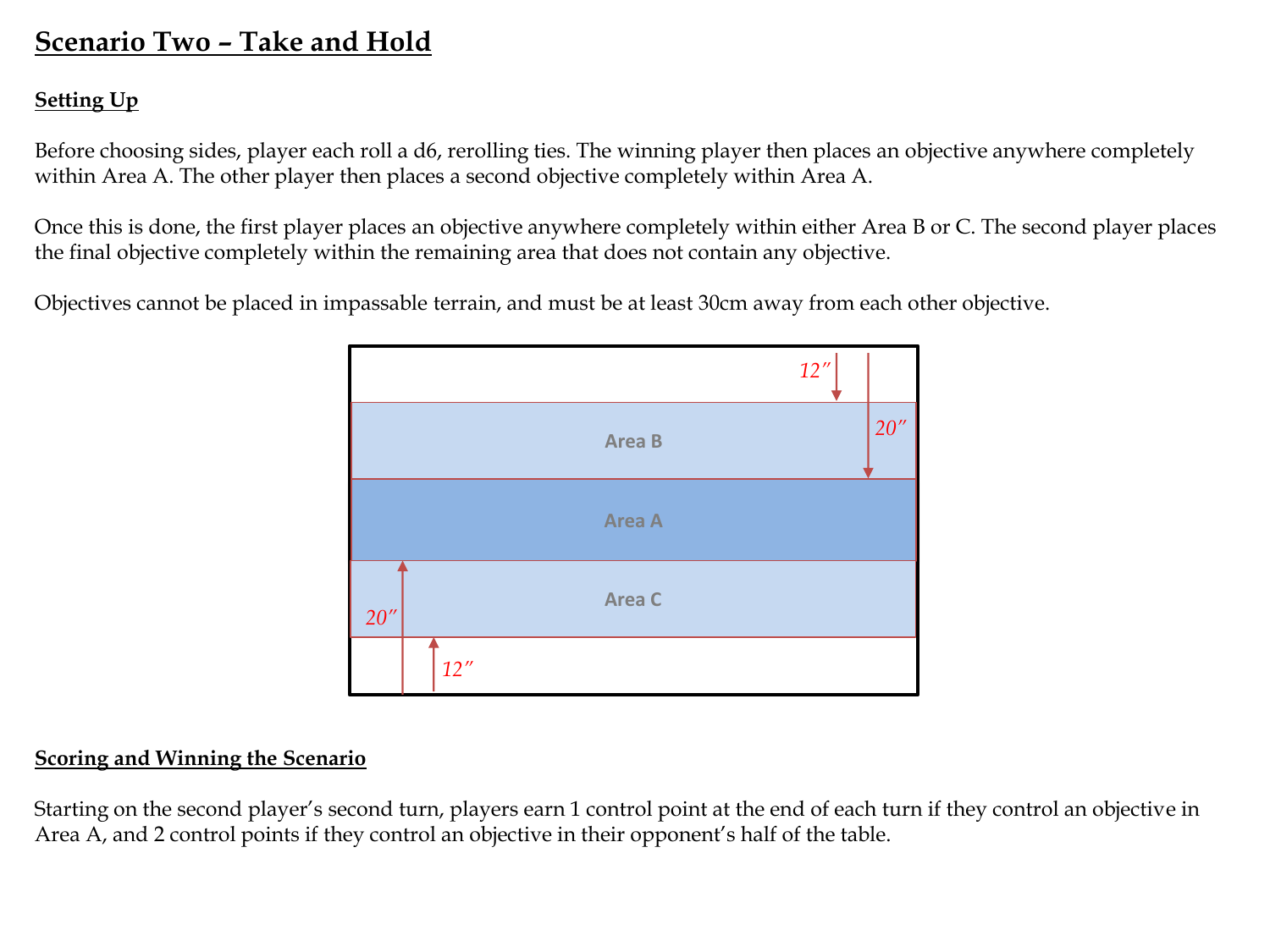## **Scenario Three – Outflanked**

#### **Setting Up**

Place two zones, as shown below. Any impassable terrain within either zone should be either removed or placed elsewhere.



#### **Scoring and Winning the Scenario**

Scoring begins from the second player's second turn onwards.

A player earns 1 control point at the end of a turn if they control a zone.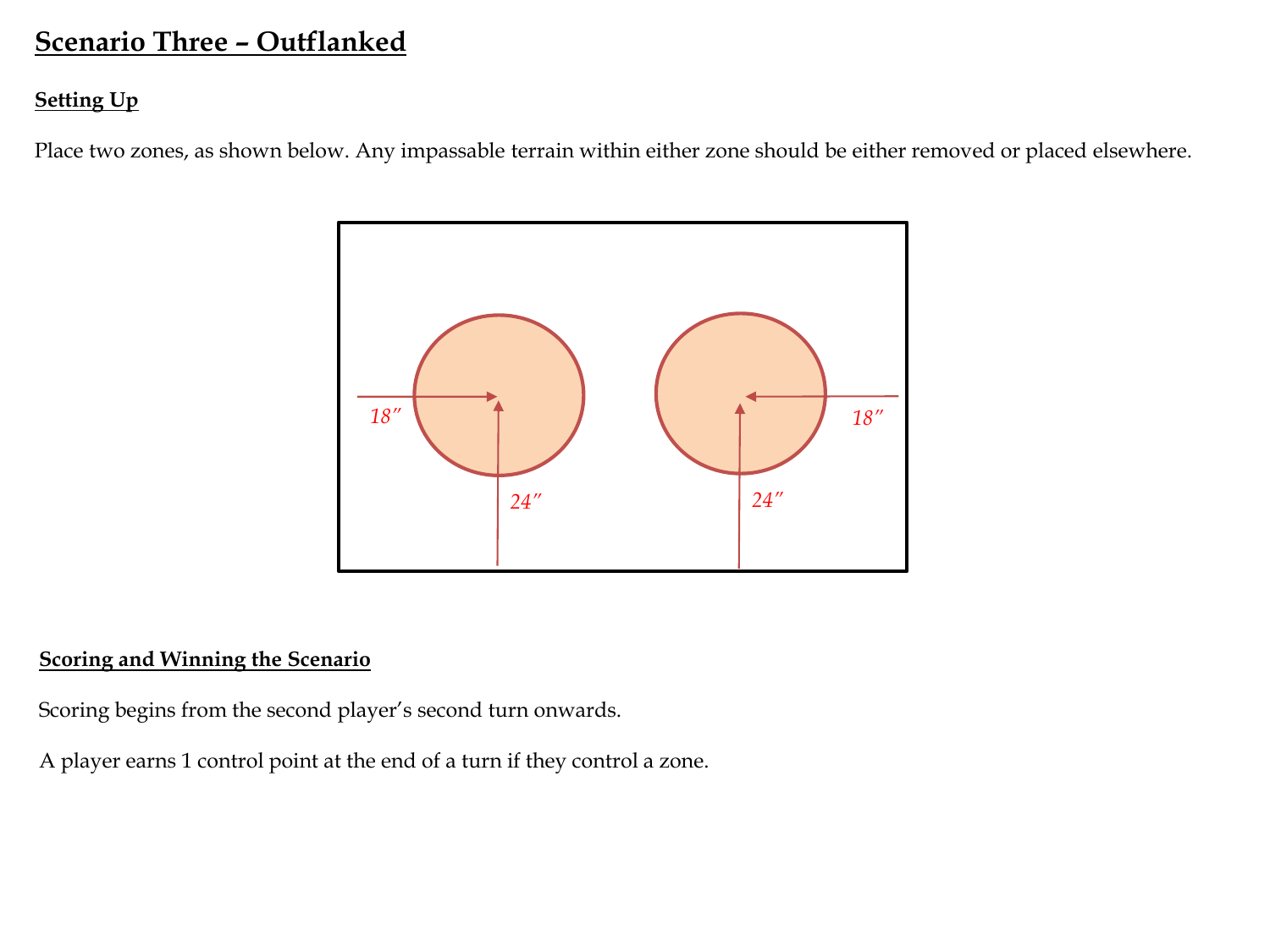## **Scenario Four – King of the Hill**

#### **Setting Up**

Place a central zone and two objectives as shown below. Any impassable terrain either in the zone or within 10cm of an objective should be either removed or placed elsewhere.



#### **Scoring and Winning the Scenario**

Objective scoring begins from the second player's second turn onwards. Zone scoring begins from the second player's third turn<br>. onwards. onwards.

If a player controls an objective at the end of a turn, they earn 2 control points, and then it is removed from the game.

A player earns 1 control point at the end of a turn if they control the zone.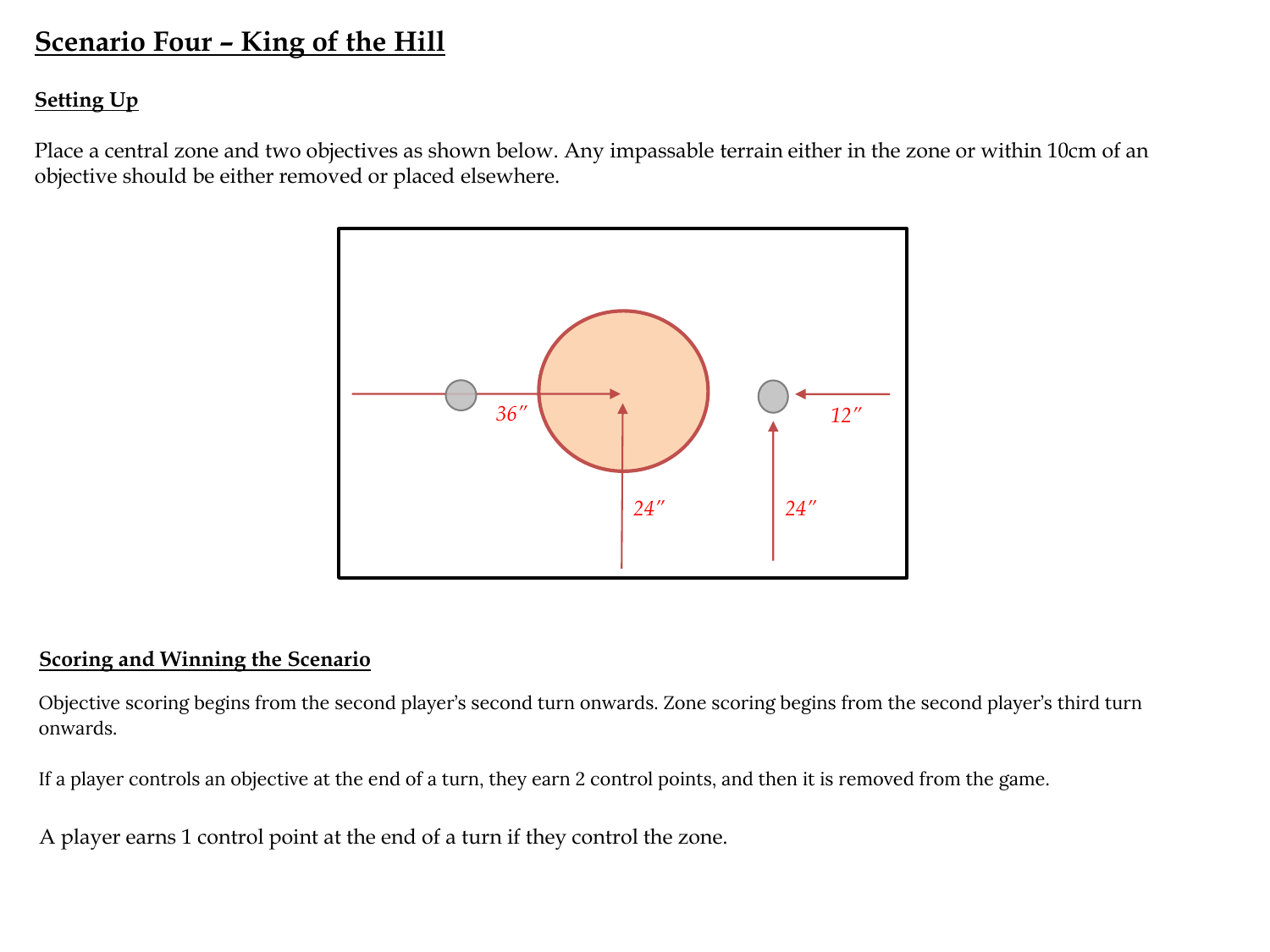## **Scenario Five - Meeting Engagement**

#### **Setting Up**

Instead of setting up armies as normal, divide the table into six segments as shown opposite.

Players then make their scouting rolls as normal, and the winner randomly determines which three segments they can deploy in by rolling a dice, rerolling until they have three different results.

When deploying a unit or brigade, players nominate the unit/brigade, then roll to see which of their segments the unit/brigade can be placed in.

**Units/Brigades must be at least 30cm from all enemies when placed, but otherwise can be deployed anywhere in their segment.**

After a player has deployed all of their units, they can choose where to place their characters.

#### **Scoring and Winning the Scenario**

Meeting Engagement is scored in the same way as a pitched battle.

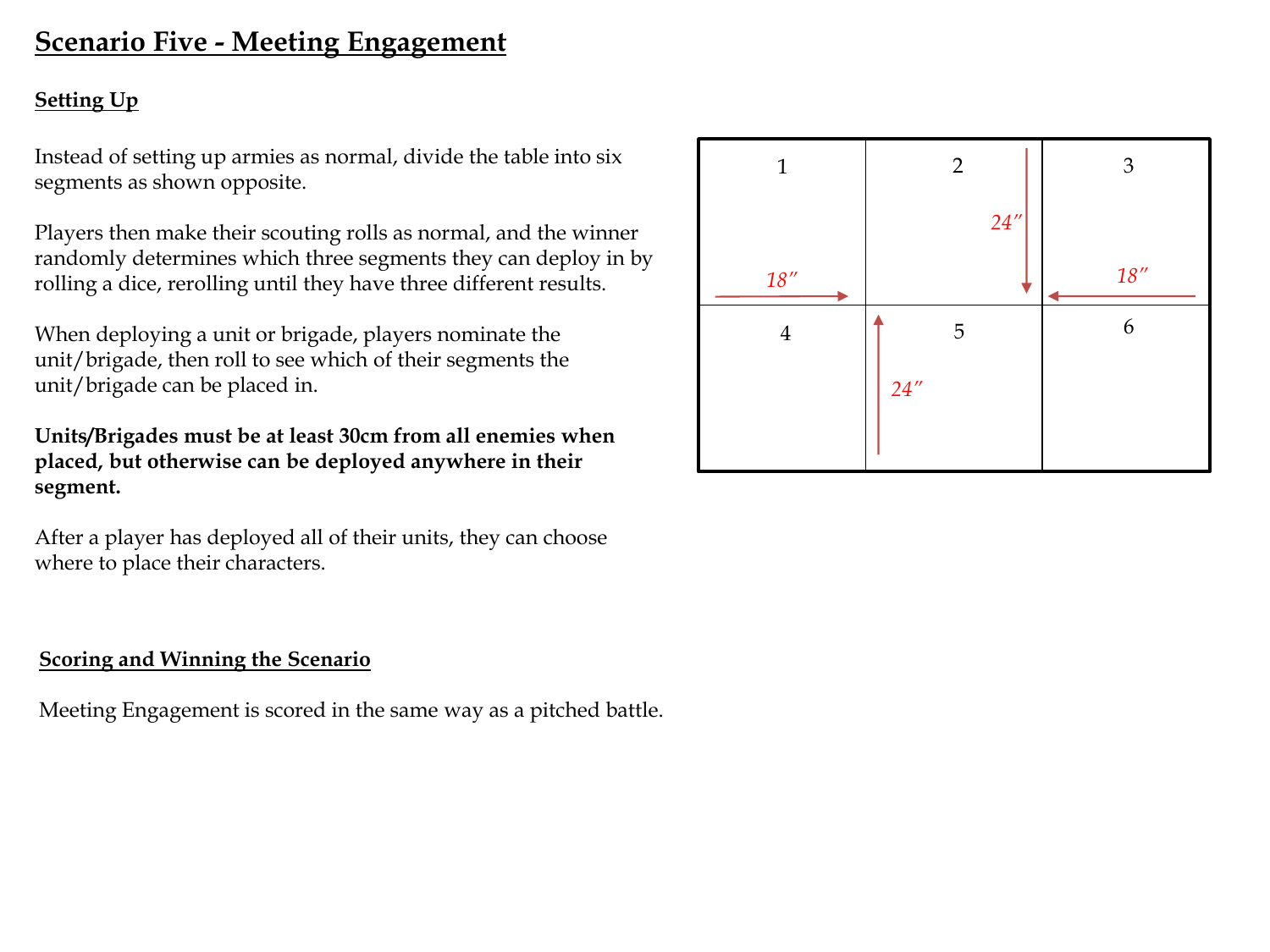## **Scenario 6: Pitched Battle**

This is a traditional battle where two prepared armies face off against each other across the battlefield.

- 1. Deployment zones are 20cm deep on both long edges of the table.
- 2. Both players make their scouting rolls.
- 3. The winner of this roll decides which long table edge they want to use and then deploy their scouts fully within the deployment zone.
- 4. The second player deploys their army fully within the opposite deployment zone.
- 5. The first player then deploys the rest of their army fully inside their deployment zone.
- 6. The game will end as soon as any of the following conditions are met; one army is broken, one army has lost their general or one player has run out of time on their death clock.

#### **Tournament Points**

4 points for breaking the enemy or killing the enemy general.

2 point for gaining between 250 and 499 victory points.

4 points for gaining between 500 and 749 victory points.

6 points for gaining more than 749 victory points.

10 points if the opponent has run out of time on their death clock.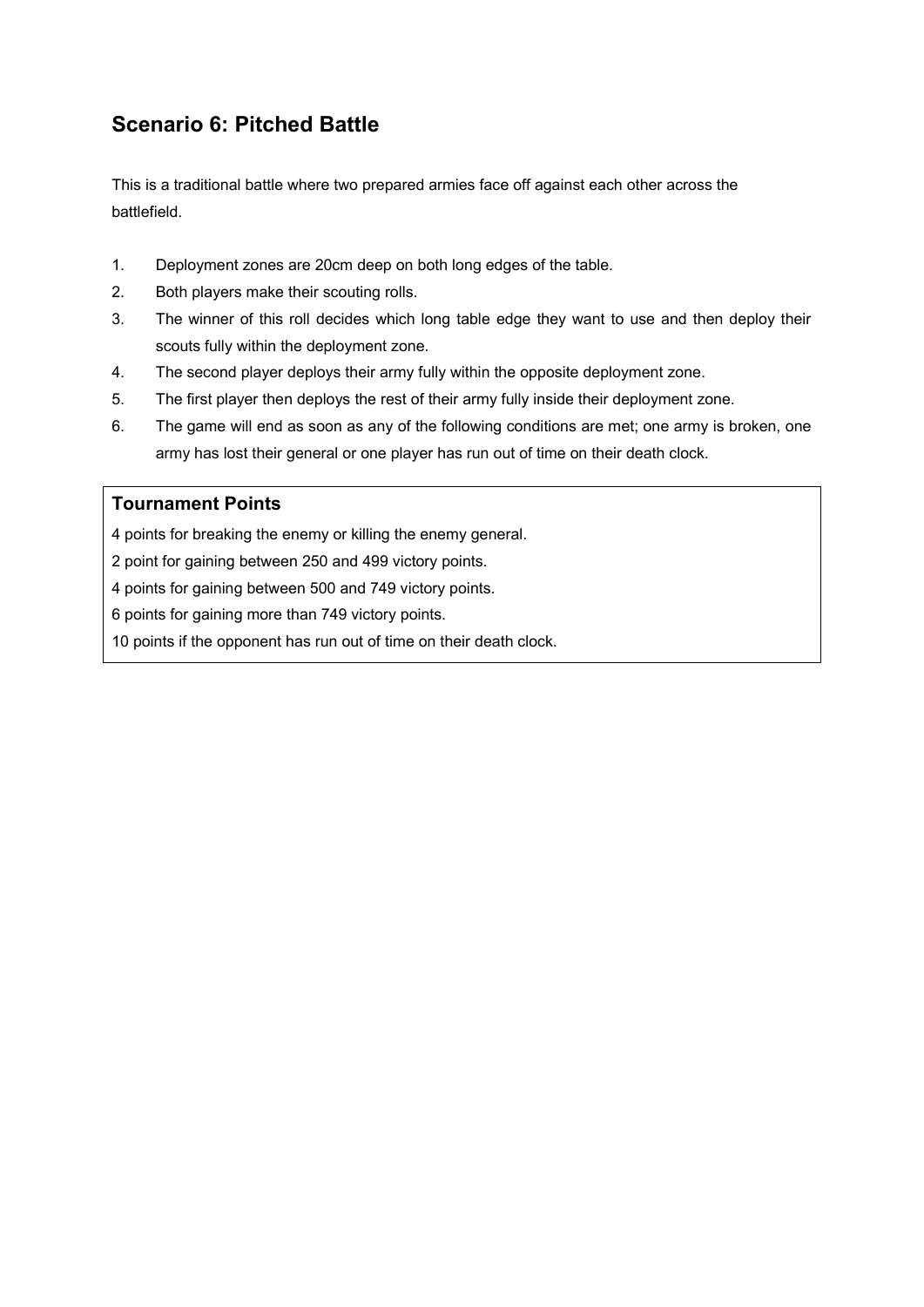## **Conditions**

#### **Traitors**

During this scenario if a player rolls a blunder, instead of resolving the blunder table as normal, the unit becomes a traitor unit and is placed under their opponent's control for the remainder of the scenario. If the order was made to a brigade, randomly determine one unit in the brigade to become a traitor unit.

If a unit is in base to base contact with another friendly unit when it becomes a traitor unit, move the traitor unit so it is at least 1cm away from all other units.

Do not adjust break points for either player's army if a unit becomes a traitor unit, and/or is subsequently defeated.

#### **A traitor unit cannot control objectives or zones.**

#### **Dawn Assault**

During this scenario, units cannot draw line of sight further than 20cm. Note that this **does not** affect a character's ability to issue orders.

At the end of each game round, roll a d6. On 5 or 6, the fog clears, and line of sight is returned to normal. At the end of each game round, roll a d6. On 5 or 6, the fog clears, and line of sight is returned to normal.

#### **Omens**

At the start of this scenario both players put six dice to the side of the table, with the results 1-6 face up. These are the player's *omen dice* for the game. player's omen dice for the game.

Before making a dice roll, a player can replace an individual die with one of their omen dice, causing the die to automatically score the result shown on the omen die.

After resolving the roll, discard the omen dice. The player is not restricted to a single dice, and can replace multiple dice in the same roll with omen dice if they wish.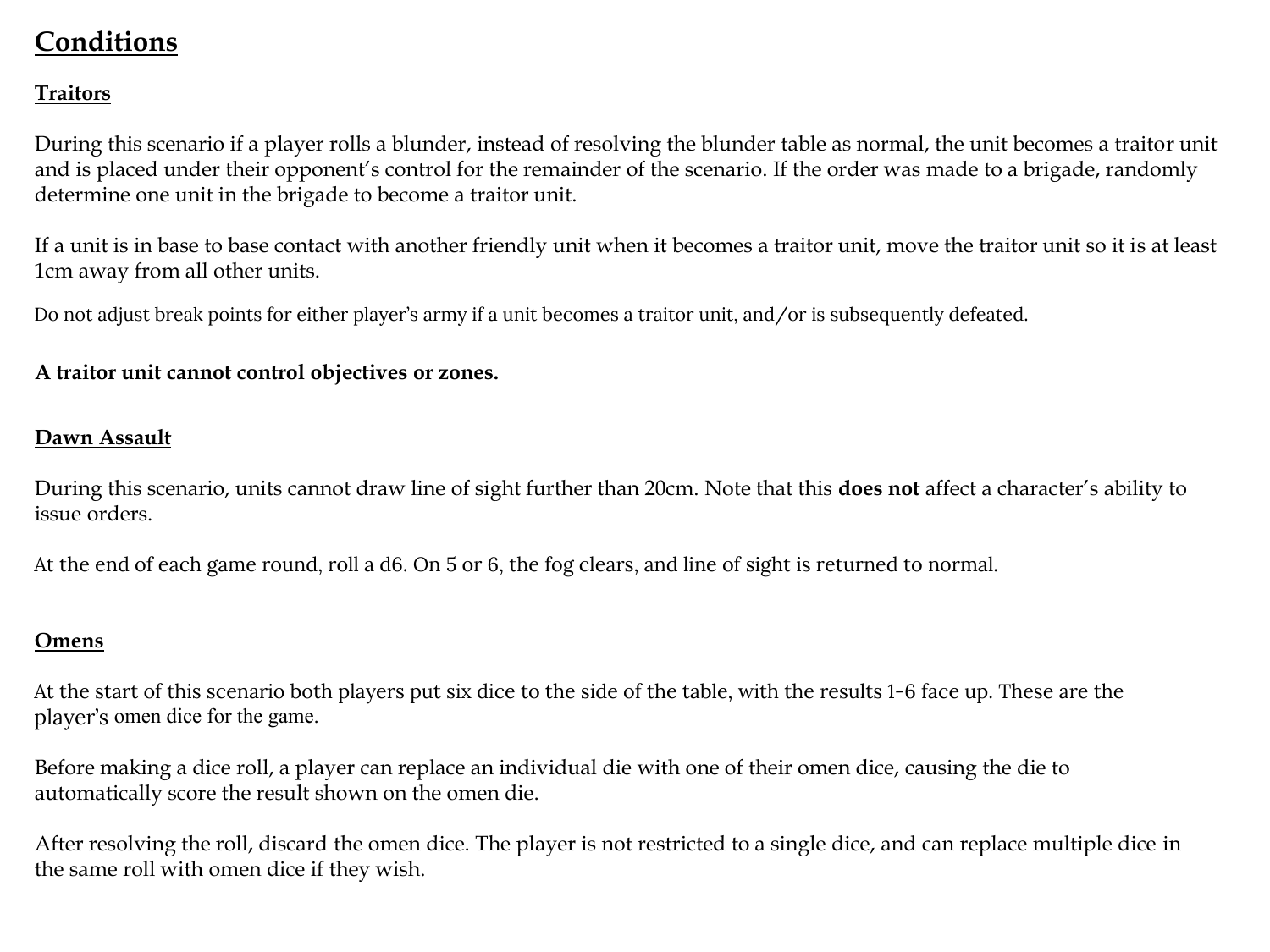



# **REGIMENTS OF RENOWN**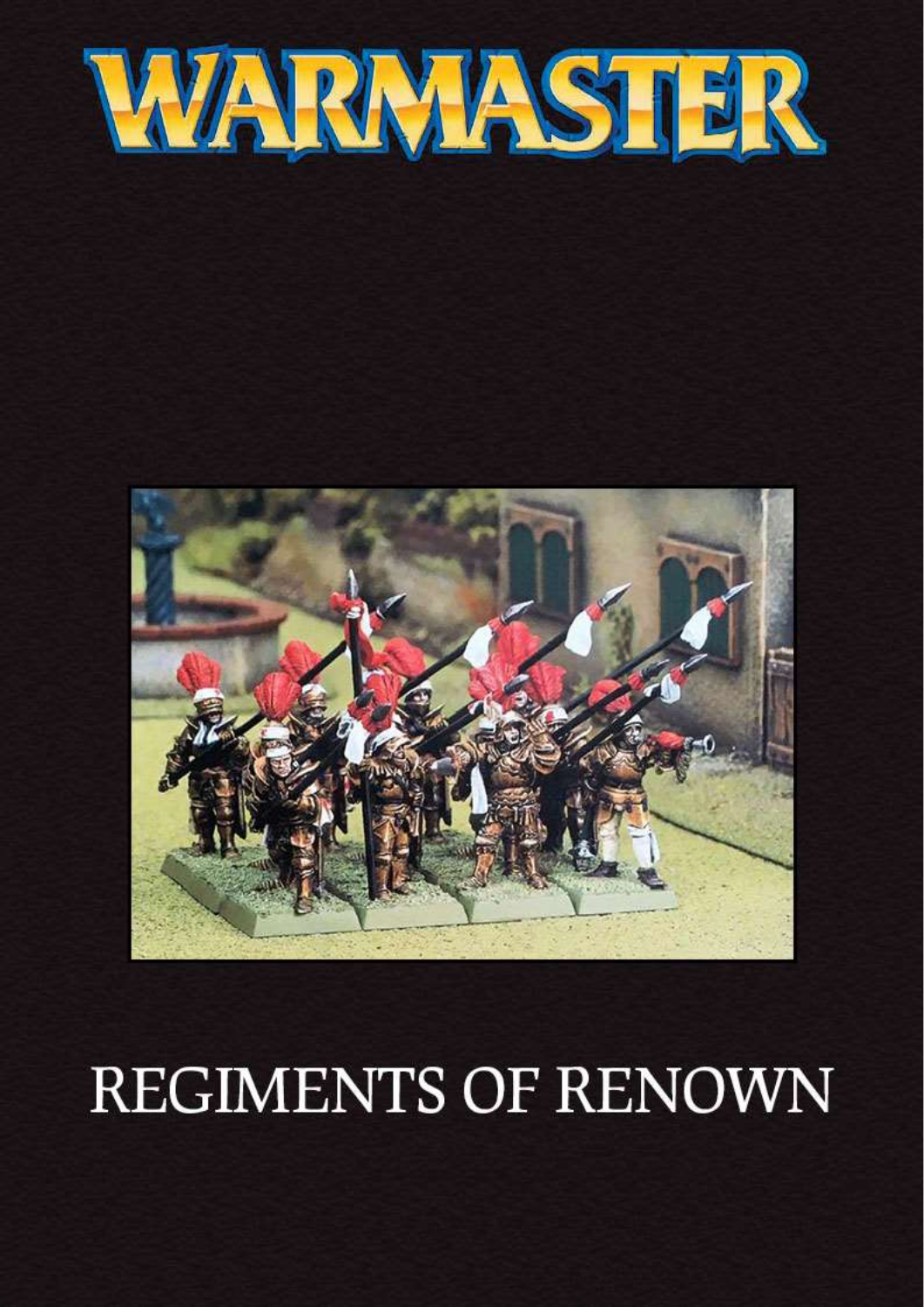# Regiments of Renown

1

There are many marcenaries around the Old World. They mostly recruit from outlaws, pirates and renegades as well as simple adventurers looking for a fight, wealth and fame. They gather in wandering bands, companies and even entire armies around a charismatic and usualy infamous leaders and look for an oportunity to fight... especialy to fight for a proper payment. They call themselves – The Dogs of War.

rer

Around them some are more recognizable than others, mostly by the name of their leader. In the land of Tilea – traditional home of mercenaries – that specific and the greatest formations are named Regiments of Renown. They are the most skilled, acomplished and noble mercenaries affordable for the wealthiest leaders such as kings, princes and mighty warlords. Sometimes they may be hired even by Dogs of War leader, of course if he can pay enough. In the restless Old World they usualy have full hands of work to do.

> This unofficial expansion for Warmaster Revolution Armies is created to let you add Regiments of Renown mercenaries to your armies, creating new collecting, modelling and gaming experience.

Rules are as simple as they can. They base on Warmaster Revolution Armies – mostly on Dogs of War army list, while background takes from Warhammer Fantasy Battle.

> v. 1.6 April 2020. Piotr "RIP" Zabrotowicz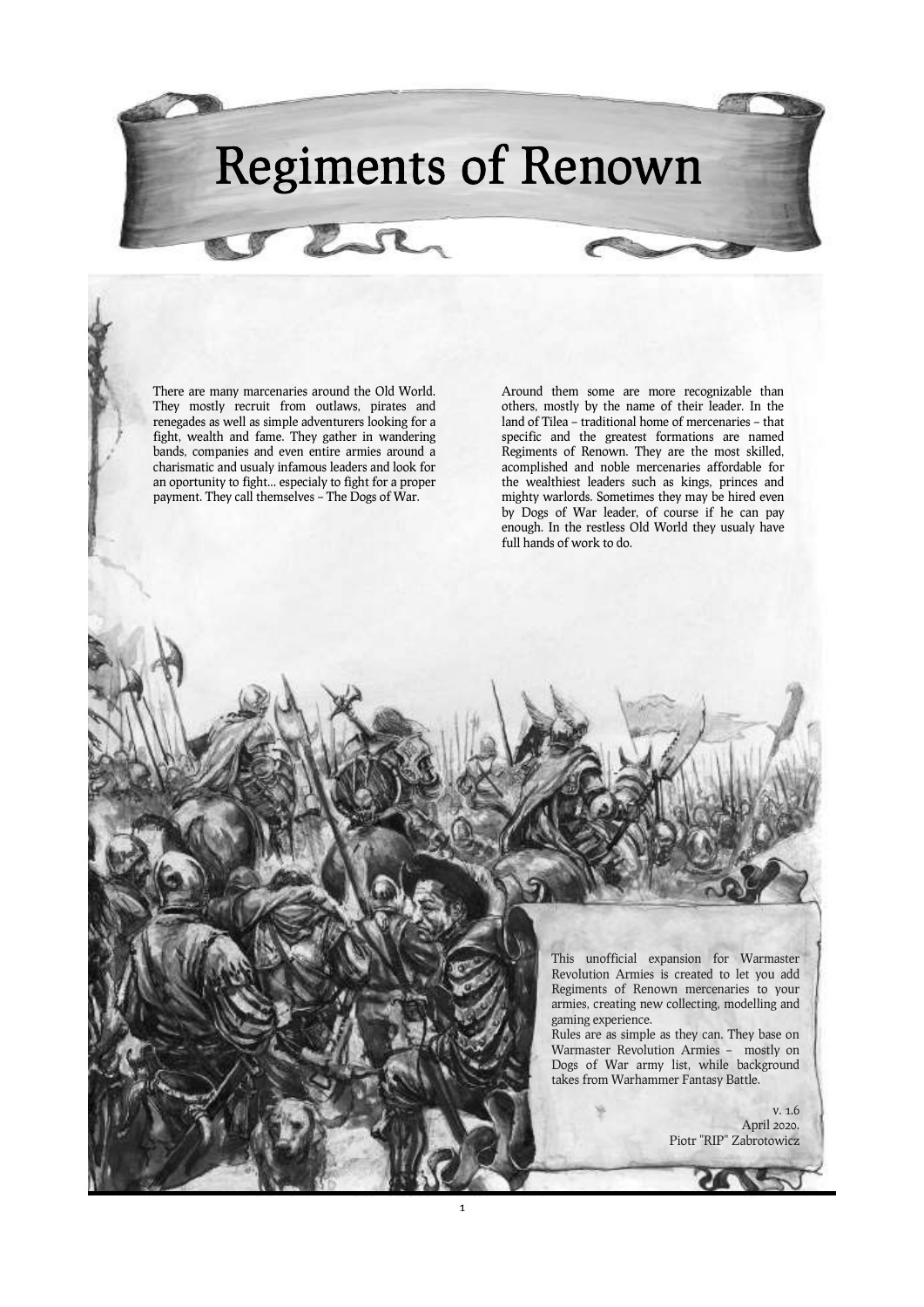## Regiments of Renown Selector

You may hire the following units to your own army according to Regiments of Renown rules and the Allies Table restrictions.

| $_{\rm{Trop}}$                            | Type     | $\operatorname{Attack}^{\star}$ | Hits                    | Armour  | Command | Unit size               | Points per unit | Limit        | Special  |
|-------------------------------------------|----------|---------------------------------|-------------------------|---------|---------|-------------------------|-----------------|--------------|----------|
| Pirazzo's Lost Legion                     | Infantry | 3/1                             | 3                       | $6+$    | ÷,      | 3                       | 95              | $\mathbf{1}$ | $*_{1}$  |
| Alcatani Fellowship                       | Infantry | 3                               | 3                       | 6+      |         | 3                       | 70              | $\mathbf{1}$ | $*_{1}$  |
| Ricco's Republican Guard                  | Infantry | 3                               | 3                       | 6+      |         | 3                       | 70              | $\mathbf{1}$ | $*_{1}$  |
| Leopold's Leopard Comapny                 | Infantry | $\overline{\mathbf{3}}$         | 3                       | 6+      |         | 3                       | 70              | $\mathbf{1}$ | $*_{1}$  |
| Marksmen of Miragliano                    | Infantry | 3/1                             | 3                       | $\circ$ |         | 3                       | 65              | $\mathbf{1}$ |          |
| Braganza's Besiegers                      | Infantry | 3/1                             | 3                       | $5+$    |         | 3                       | 90              | $\mathbf{1}$ |          |
| Lumpin Croop's Fighting Cocks             | Infantry | 3/1                             | 3                       | $\circ$ |         | 3                       | 70              | $\mathbf{1}$ | $*_{2}$  |
| Vespero's Vendetta                        | Infantry | $\overline{\mathbf{3}}$         | 3                       | 6+      |         | 3                       | 55              | $\mathbf{1}$ |          |
| The Cursed Company                        | Infantry | 3                               | 3                       | $5+$    |         | 3                       | 70              | $\mathbf{1}$ | $*_3$    |
| Mengil Manhide's Manflyers                | Infantry | 3/2                             | 3                       | 6+      |         | 3                       | 85              | $\mathbf{1}$ | $*_{4}$  |
| Anakonda's Amazons                        | Infantry | $\overline{\mathbf{3}}$         | $\overline{\mathbf{3}}$ | 6+      |         | $\overline{\mathbf{3}}$ | 55              | $\mathbf{1}$ |          |
| Beorg Bearstruck and the Bearmen of Urslo | Infantry | 3                               | 3                       | $5+$    |         | 3                       | 70              | $\mathbf{1}$ |          |
| Ruglud's Armouded Orcs                    | Infantry | 4                               | $\overline{4}$          | $5+$    |         | 3                       | 120             | $\mathbf{1}$ |          |
| Long Drong's Slayer Pirates               | Infantry | 3/1                             | 4                       | $5+$    |         | 3                       | 120             | $\mathbf{1}$ | $*_{5}$  |
| Golgfag's Mercenary Ogres                 | Infantry | 4                               | 4                       | $5+$    |         | 3                       | 115             | $\mathbf{1}$ | $*6$     |
| <b>Voland Venators</b>                    | Cavalry  | $\overline{\mathbf{3}}$         | 3                       | $4+$    |         | 3                       | 120             | $\mathbf{1}$ |          |
| Al Muktar's Desert Dogs                   | Cavalry  | 3/1                             | 3                       | 6+      |         | 3                       | 90              | $\mathbf{1}$ | $*_{7}$  |
| Oglah Khan's Wolfboyz                     | Cavalry  | 2/1                             | 3                       | 6+      |         | 3                       | 70              | $\mathbf{1}$ | $*_{7}$  |
| Tichi-Huichi's Raiders                    | Cavalry  | 3/1                             | $\overline{\mathbf{3}}$ | 6+      |         | $\overline{\mathbf{3}}$ | 90              | $\mathbf{1}$ | $*_{7}$  |
| The Birdmen of Catrazza                   | Infantry | 2/1                             | 3                       | 6+      |         | 3                       | 95              | $\mathbf{1}$ | $*8$     |
| Bronzino's Galloper Guns                  | Artilery | $1/2+$ bounce                   | $\overline{2}$          | $\circ$ |         | $\overline{2}$          | 95              | $\mathbf{1}$ | $*_{9}$  |
| Asarnil The Dragonlord                    | Hero     | $+4$                            |                         | ÷.      | 8       | $\mathbf{1}$            | 100             | $\mathbf{1}$ | $*_{10}$ |
| Gotrek and Felix                          | Hero     | $+2$                            |                         |         | 8       | $\mathbf{1}$            | 100             | $\mathbf{1}$ |          |
| The Witchhunters                          | Hero     | $+1$                            |                         |         | 8       | $\mathbf{1}$            | 90              | $\mathbf{1}$ |          |

\* Remember that following the "For Hire" rule each Regiment of Renown unit (including heroes) receives a +1 bonus to the Attack value. Note that this gives +1 Attack in total, not +1 to each stand!

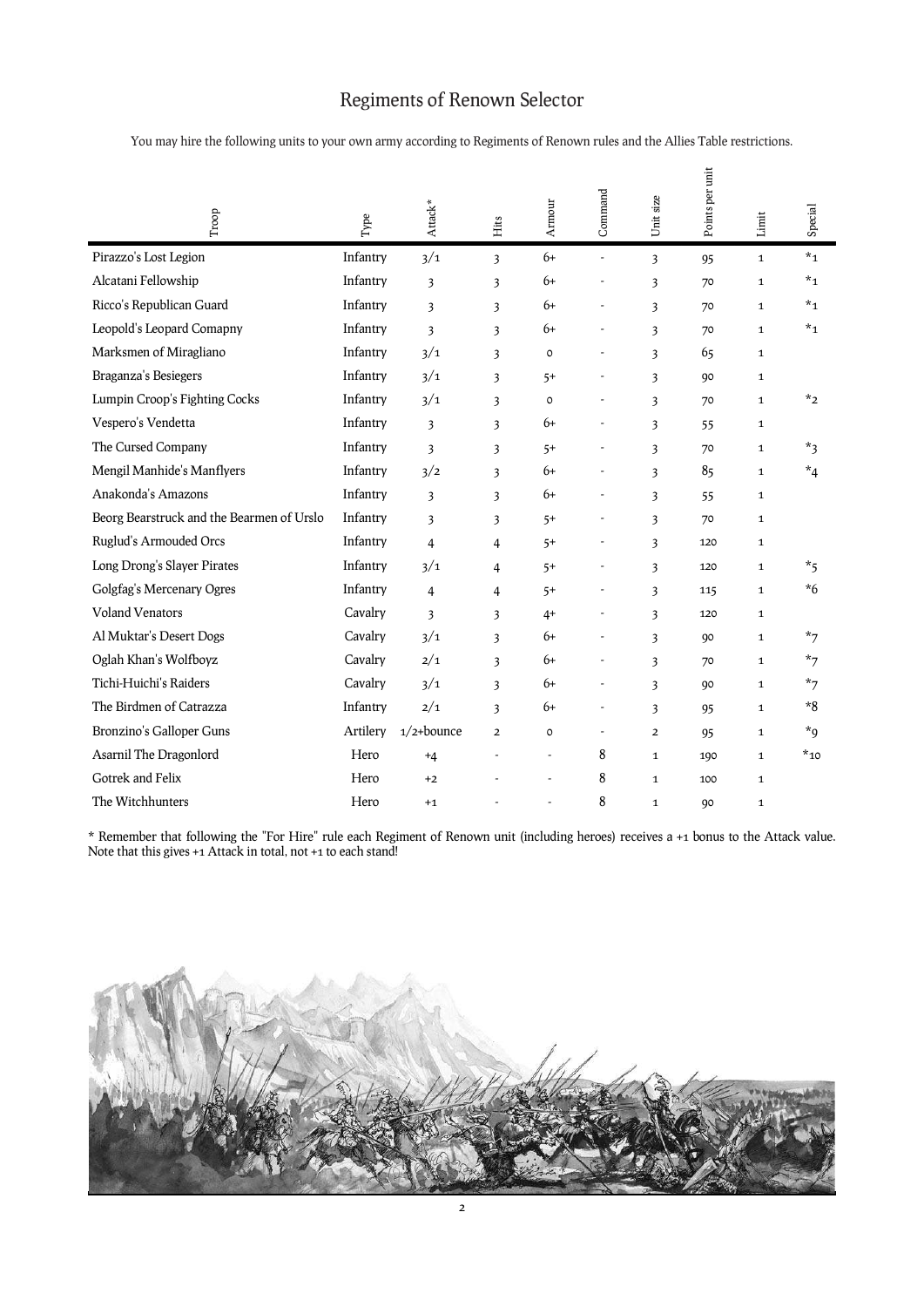## Allies table 1/3

|                                              | The Empire          | Tomb Kings                     | Chaos                        | Orcs              | <b>High Elves</b>         | Dwarfs               | Skaven                |
|----------------------------------------------|---------------------|--------------------------------|------------------------------|-------------------|---------------------------|----------------------|-----------------------|
| Pirazzo's Lost Legion                        | Handgunners         | Sphinx OR<br><b>Bone Giant</b> | Ogres                        | <b>Black Orcs</b> | Reavers                   | Rangers              | Jezzails              |
| Alcatani Fellowship                          | Free                | Free                           | Free                         | Free              | Free                      | Free                 | Free                  |
| Ricco's Republican<br>Guard                  | Free                | Free                           | Free                         | Free              | Free                      | Free                 | Free                  |
| Leopold's Leopard<br>Comapny                 | Free                | Free                           | Free                         | Free              | Free                      | Free                 | Free                  |
| Marksmen of<br>Miragliano                    | Handgunners         | Free                           | Free                         | Free              | Free                      | Free                 | n/a                   |
| Braganza's Besiegers                         | Handgunners         | Sphinx OR<br><b>Bone Giant</b> | Ogres                        | <b>Black Orcs</b> | Reavers                   | Rangers              | n/a                   |
| Lumpin Croop's<br><b>Fighting Cocks</b>      | Handgunners         | Free                           | Free                         | Free              | Free                      | Free                 | Jezzails              |
| Vespero's Vendetta                           | Free                | Free                           | Free                         | Free              | Free                      | Free                 | Free                  |
| The Cursed Company                           | Flagellants         | n/a                            | Ogres                        | <b>Black Orcs</b> | Reavers                   | Rangers              | Stormvermin           |
| Mengil Manhide's<br>Manflyers                | Handgunners         | Sphinx OR<br><b>Bone Giant</b> | Ogres                        | <b>Black Orcs</b> | n/a                       | n/a                  | Stormvermin           |
| Anakonda's Amazons                           | Free                | Free                           | Free                         | Free              | Free                      | Free                 | Free                  |
| Beorg Bearstruck and<br>the Bearmen of Urslo | Free                | Sphinx OR<br><b>Bone Giant</b> | Ogres                        | <b>Black Orcs</b> | n/a                       | Free                 | Stormvermin           |
| Ruglud's Armoured<br>$Orcs*$                 | n/a                 | Sphinx OR<br><b>Bone Giant</b> | Ogres                        | <b>Black Orcs</b> | n/a                       | n/a                  | Rat Ogres             |
| Long Drong's Slayer<br>Pirates*              | Flagellants         | Sphinx OR<br><b>Bone Giant</b> | n/a                          | n/a               | n/a                       | <b>Troll Slayers</b> | n/a                   |
| Golgfag's Mercenary<br>Ogres                 | Flagellants         | Sphinx OR<br><b>Bone Giant</b> | Ogres                        | Ogres             | Free                      | Free                 | Rat Ogres             |
| <b>Voland Venators</b>                       | Knights             | Chariots                       | Chaos Knights Wolf Chariots  |                   | Free                      | Rangers              | <b>Gutter Runners</b> |
| Al Muktar's Desert<br>Dogs                   | Pistoliers          | n/a                            | Chaos Chariots Wolf Chariots |                   | Reavers                   | Rangers              | <b>Gutter Runners</b> |
| Oglah Khan's<br>Wolfboyz*                    | n/a                 | Skeleton<br>Chariots           | Chaos Chariots Wolf Chariots |                   | n/a                       | n/a                  | <b>Gutter Runners</b> |
| Tichi-Huichi's Raiders                       | Pistoliers          | Skeleton<br>Chariots           | n/a                          | n/a               | Reavers                   | Rangers              | n/a                   |
| The Birdmen of<br>Catrazza                   | n/a                 | n/a                            | n/a                          | n/a               | Giant Eagles              | Gyrocopter           | n/a                   |
| Bronzino's Galloper<br>Guns                  | Cannon              | Skull Chucka                   | Free                         | Rock Lobber       | 2 x Elven Bolt<br>Thrower | Cannon               | Warp Light<br>Cannon  |
| Asarnil the Dragonlord                       | Hero AND<br>Griffon | n/a                            | n/a                          | n/a               | Hero AND<br>Dragon        | n/a                  | n/a                   |
| Gotrek and Felix                             | Hero                | n/a                            | n/a                          | n/a               | n/a                       | Hero                 | n/a                   |
| The Witchhunters                             | Hero                | n/a                            | n/a                          | n/a               | Hero                      | Hero                 | n/a                   |

| LEGEND:      |                                                                                                                                                                           |
|--------------|---------------------------------------------------------------------------------------------------------------------------------------------------------------------------|
| n/a          | Not available for this army.                                                                                                                                              |
| Free         | Free to hire without any impact to army list composition limits.                                                                                                          |
| [troop name] | Name of specific troop's maximum number which is filled by hired Regiments of Renown unit. Hired units don't fulfil<br>minumum troop number requied to field in the army. |
| <b>OR</b>    | Player may choose whitch troop's maximum number to fill.                                                                                                                  |
| <b>AND</b>   | Player has to fill both troops maximum number.                                                                                                                            |
| $\star$      | Long Drong's Slayer Pirates can not be hired together with Ruglud's Armoured Orcs nor Oglah Khan's Wolfboyz.                                                              |
| $\star$      | Ruglud's Armoured Orcs or Oglah Khan's Wolfboyz can not be hired in DoW army together with Dwarfs units.                                                                  |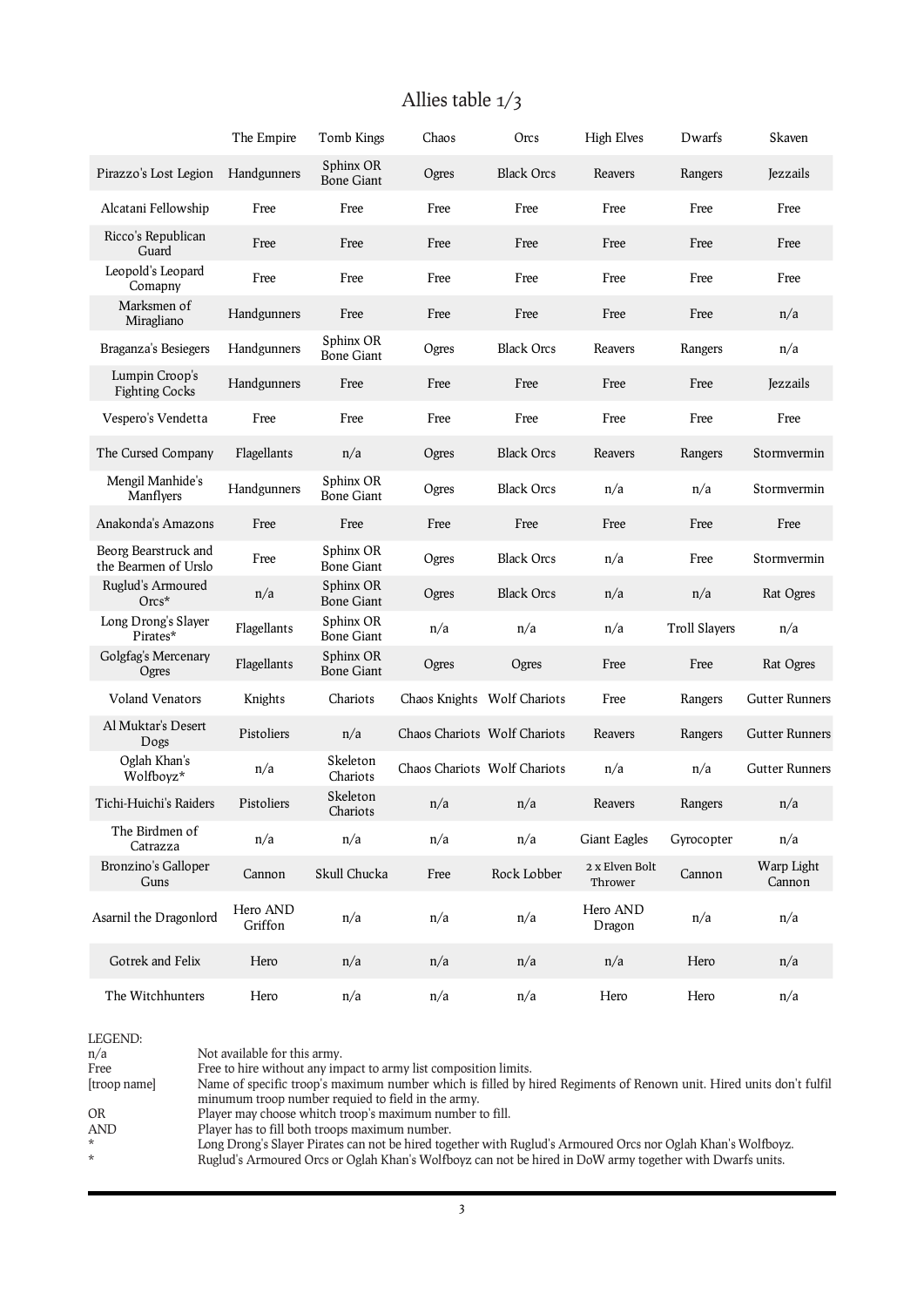## Allies table 2/3

|                                              | Lizardmen                              | Bretonnia                       | Kislev            | Dark Elves          | Daemons            | Araby               | Vampire<br>Counts    | Dogs of War          |
|----------------------------------------------|----------------------------------------|---------------------------------|-------------------|---------------------|--------------------|---------------------|----------------------|----------------------|
| Pirazzo's Lost Legion                        | n/a                                    | Peasants                        | Red Guard         | Dark Riders         | Daemon<br>Cavalry  | Guards              | Grave Guard          | Marauders            |
| Alcatani Fellowship                          | Free                                   | Peasants                        | Free              | Free                | Free               | Free                | Grave Guard          | Free                 |
| Ricco's Republican<br>Guard                  | Free                                   | Peasants                        | Free              | Free                | Free               | Free                | Grave Guard          | Free                 |
| Leopold's Leopard<br>Comapny                 | Free                                   | Peasants                        | Free              | Free                | Free               | Free                | Grave Guard          | Free                 |
| Marksmen of<br>Miragliano                    | Free                                   | Peasants                        | Free              | Free                | Free               | Free                | Free                 | Free                 |
| Braganza's Besiegers                         | Temple Guard                           | Peasants                        | Red Guard         | Dark Riders         | Daemon<br>Cavalry  | Guards              | Grave Guard          | Marauders            |
| Lumpin Croop's<br><b>Fighting Cocks</b>      | Free                                   | Peasants                        | Free              | Free                | Free               | Free                | Free                 | Free                 |
| Vespero's Vendetta                           | Free                                   | Peasants                        | Free              | Free                | Free               | Free                | Grave Guard          | Swordsmen            |
| The Cursed Company                           | Temple Guard                           | n/a                             | Red Guard         | Dark Riders         | Free               | Guards              | n/a                  | Marauders            |
| Mengil Manhide's<br>Manflyers                | Temple Guard                           | n/a                             | Red Guard         | Dark Riders         | Daemon<br>Cavalry  | Guards              | Grave Guard          | Marauders            |
| Anakonda's Amazons                           | Free                                   | Peasants                        | Free              | Free                | Free               | Free                | Grave Guard          | Swordsmen            |
| Beorg Bearstruck and<br>the Bearmen of Urslo | n/a                                    | n/a                             | Bears             | <b>Witch Elves</b>  | Free               | Guards              | Grave Guard          | Marauders            |
| Ruglud's Armoured<br>$Ores^*$                | n/a                                    | n/a                             | Bears             | Witch Elves         | Daemon Beasts      | n/a                 | Grave Guard          | Ogres                |
| Long Drong's Slayer<br>Pirates*              | Kroxigor                               | n/a                             | Bears             | n/a                 | n/a                | Guards              | Grave Guard          | Dwarfs               |
| Golgfag's Mercenary<br>Ogres                 | Kroxigor                               | n/a                             | Bears             | Witch Elves         | Daemon Beasts      | Guards              | Grave Guard          | Ogres                |
| <b>Voland Venators</b>                       | Cold One<br>Riders                     | Peasants                        | Winged<br>Lancers | Cold One<br>Knights | Daemon<br>Chariots | Free                | <b>Black Knights</b> | Knights              |
| Al Muktar's Desert<br>Dogs                   | Cold One<br>Riders                     | Peasants                        | Cossacks          | Dark Riders         | Daemon<br>Chariots | Free                | <b>Black Knights</b> | Light Cavalry        |
| Oglah Khan's<br>Wolfboyz*                    | n/a                                    | n/a                             | n/a               | Dark Riders         | Daemon<br>Chariots | n/a                 | <b>Black Knights</b> | <b>Light Cavalry</b> |
| Tichi-Huichi's Raiders                       | Cold One<br>Riders                     | n/a                             | Cossacks          | n/a                 | n/a                | <b>Camel Riders</b> | n/a                  | Light Cavalry        |
| The Birdmen of<br>Catrazza                   | n/a                                    | Peasants AND<br>Pegasus Knights | n/a               | n/a                 | n/a                | Magic Carpets       | n/a                  | Birdmen              |
| Bronzino's Galloper<br>Guns                  | Free                                   | Peasants AND<br>Trebuchet       | War Wagon         | 2 x Bolt Thrower    | Free               | Free                | Free                 | Galloper Guns        |
| Asarnil the Dragonlord                       | Saurus Hero<br><b>AND</b><br>Carnosaur | n/a                             | n/a               | n/a                 | n/a                | Hero AND<br>Djinn   | n/a                  | Hero AND<br>Griffon  |
| Gotrek and Felix                             | n/a                                    | Hero                            | Hero              | n/a                 | n/a                | Hero                | n/a                  | Hero                 |
| The Witchhunters                             | Saurus Hero                            | Hero                            | Hero              | n/a                 | n/a                | Hero                | n/a                  | Hero                 |

LEGEND: n/a Not available for this army. Free Free to hire without any impact to army list composition limits.<br>
[troop name] Name of specific troop's maximum number which is filled by **h** Name of specific troop's maximum number which is filled by hired Regiments of Renown unit. Hired units don't fulfil minumum troop number requied to field in the army. OR Player may choose whitch troop's maximum number to fill. AND Player has to fill both troops maximum number. \* Long Drong's Slayer Pirates can not be hired together with Ruglud's Armoured Orcs nor Oglah Khan's Wolfboyz. \* Ruglud's Armoured Orcs or Oglah Khan's Wolfboyz can not be hired in DoW army together with Dwarfs units.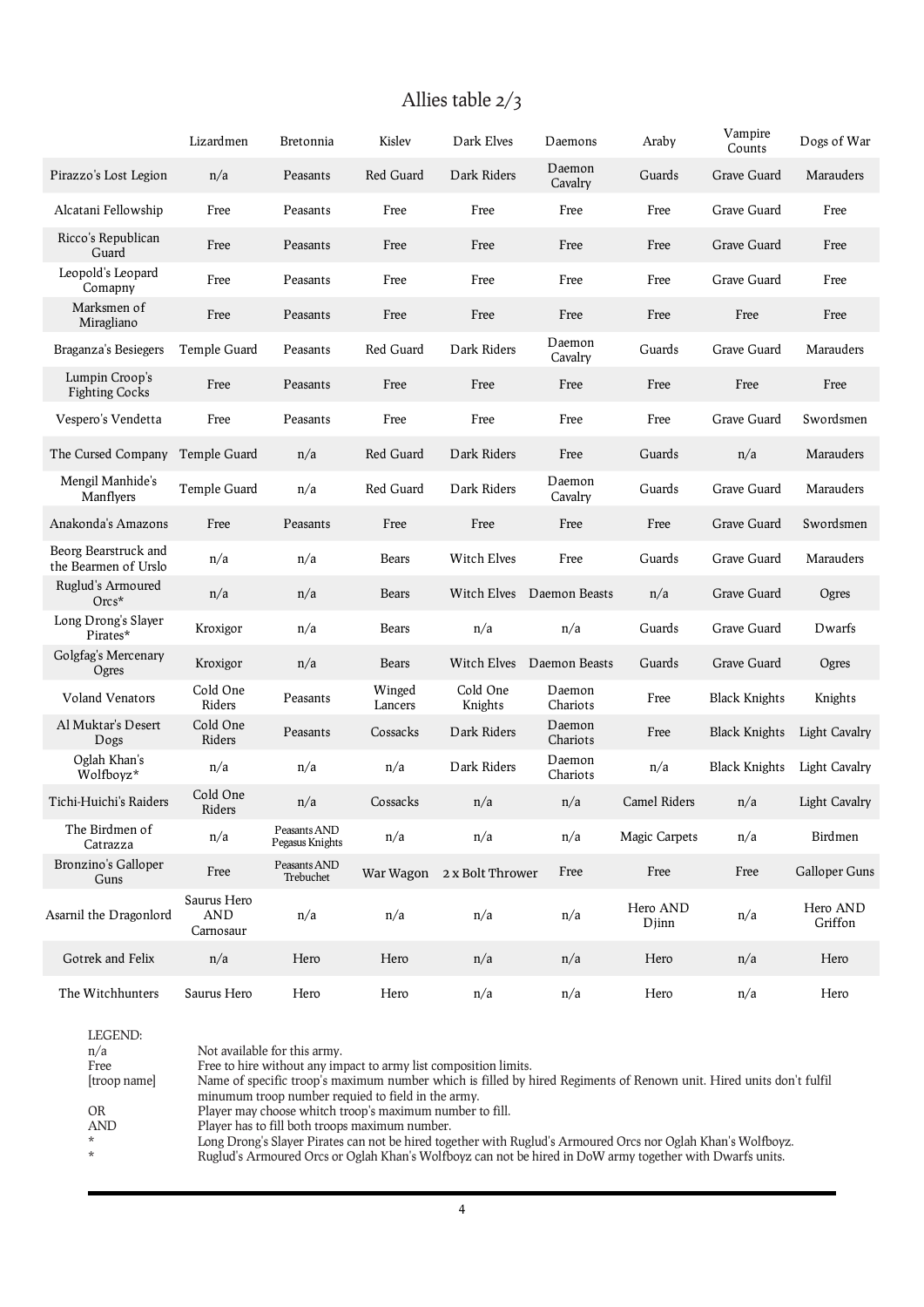## Allies table 3/3

|                                              | Ogre Kingdoms          | Albion                 | Goblin Army          | Witch Hunter<br>Army | Chaos Dwarfs                    | Wood Elves                 | Beastmen            | Norse      |
|----------------------------------------------|------------------------|------------------------|----------------------|----------------------|---------------------------------|----------------------------|---------------------|------------|
| Pirazzo's Lost Legion                        | Leadbelchers           | Ogres                  | Trolls               | Halberdiers          | Blunderbusses Eternal Guard     |                            | Centigors           | Huscarls   |
| Alcatani Fellowship                          | Gnoblars               | Free                   | Trolls               | Halberdiers          | Orc Slaves                      | Eternal Guard              | Bestigors           | Huscarls   |
| Ricco's Republican<br>Guard                  | Gnoblars               | Free                   | Trolls               | Halberdiers          | Orc Slaves                      | Eternal Guard              | <b>Bestigors</b>    | Huscarls   |
| Leopold's Leopard<br>Comapny                 | Gnoblars               | Free                   | Trolls               | Halberdiers          | Orc Slaves                      | <b>Eternal Guard</b>       | <b>Bestigors</b>    | Huscarls   |
| Marksmen of<br>Miragliano                    | Leadbelchers           | Slingers               | Trolls               | Crossbowmen          | Blunderbusses Eternal Guard     |                            | Centigors           | Free       |
| Braganza's Besiegers                         | Leadbelchers           | Ogres                  | Trolls               | Crossbowmen          | Blunderbusses Eternal Guard     |                            | Centigors           | Huscarls   |
| Lumpin Croop's<br><b>Fighting Cocks</b>      | Leadbelchers           | Slingers               | Trolls               | Crossbowmen          | Blunderbusses Eternal Guard     |                            | Centigors           | Free       |
| Vespero's Vendetta                           | Gnoblars               | Free                   | Trolls               | Halberdiers          | Orc Slaves                      | <b>Eternal Guard</b>       | Bestigors           | Huscarls   |
| The Cursed Company                           | Leadbelchers           | Free                   | Trolls               | n/a                  | <b>Black Orcs</b>               | Eternal Guard              | <b>Bestigors</b>    | Huscarls   |
| Mengil Manhide's<br>Manflyers                | Leadbelchers           | Free                   | Trolls               | n/a                  | <b>Black Orcs</b>               | n/a                        | Centigors           | Huscarls   |
| Anakonda's Amazons                           | Gnoblars               | Free                   | Trolls               | Halberdiers          | Orc Slaves                      | <b>Eternal Guard</b>       | <b>Bestigors</b>    | Huscarls   |
| Beorg Bearstruck and<br>the Bearmen of Urslo | Ironguts OR<br>Yhetees | Ogres                  | Trolls               | n/a                  | <b>Black Orcs</b>               | n/a                        | Bestigors           | Huscarls   |
| Ruglud's Armoured<br>$Ores*$                 | Ironguts OR<br>Yhetees | n/a                    | Trolls               | n/a                  | <b>Black Orcs</b>               | n/a                        | Minotaurs           | n/a        |
| Long Drong's Slayer<br>Pirates*              | Ironguts OR<br>Yhetees | Ogres                  | n/a                  | Flagellants          | n/a                             | n/a                        | n/a                 | Berserkers |
| Golgfag's Mercenary<br>Ogres                 | Ironguts OR<br>Yhetees | Ogres                  | Trolls               | Flagellants          | <b>Black Orcs</b>               | Treekin                    | Minotaurs           | Berserkers |
| <b>Voland Venators</b>                       | Rhinox Riders          | Cavalry OR<br>Chariots | <b>Wolf Chariots</b> | Knights              | <b>Bull Centaurs</b>            | Wild Riders                | Tuskgor<br>Chariots | Cavalry    |
| Al Muktar's Desert<br>Dogs                   | Rhinox Riders          | Cavalry OR<br>Chariots | <b>Wolf Chariots</b> | Pistoliers           | Hobgoblin<br><b>Wolf Riders</b> | Glade Riders               | Tuskgor<br>Chariots | Cavalry    |
| Oglah Khan's<br>Wolfboyz*                    | Rhinox Riders          | n/a                    | <b>Wolf Chariots</b> | n/a                  | Hobgoblin<br><b>Wolf Riders</b> | n/a                        | Tuskgor<br>Chariots | n/a        |
| Tichi-Huichi's Raiders                       | Rhinox Riders          | Cavalry OR<br>Chariots | n/a                  | Pistoliers           | n/a                             | Glade Riders               | n/a                 | Cavalry    |
| The Birdmen of<br>Catrazza                   | n/a                    | n/a                    | n/a                  | n/a                  | n/a                             | n/a                        | n/a                 | n/a        |
| Bronzino's Galloper<br>Guns                  | Scrap Launcher         | Free                   | Doom Diver           | Cannon               | Earthshaker<br>Cannon           | 2 x Wild Riders            | Free                | Free       |
| Asarnil the Dragonlord                       | n/a                    | n/a                    | n/a                  | n/a                  | n/a                             | Noble AND<br>Forest Dragon | n/a                 | n/a        |
| Gotrek and Felix                             | n/a                    | Hero                   | n/a                  | Hero                 | n/a                             | n/a                        | n/a                 | Hero       |
| The Witchhunters                             | n/a                    | Hero                   | n/a                  | Hero                 | n/a                             | Noble                      | n/a                 | Hero       |

| LEGEND:      |                                                                                                                     |
|--------------|---------------------------------------------------------------------------------------------------------------------|
| n/a          | Not available for this army.                                                                                        |
| Free         | Free to hire without any impact to army list composition limits.                                                    |
| [troop name] | Name of specific troop's maximum number which is filled by hired Regiments of Renown unit. Hired units don't fulfil |
|              | minumum troop number requied to field in the army.                                                                  |
| OR           | Player may choose whitch troop's maximum number to fill.                                                            |
| AND          | Player has to fill both troops maximum number.                                                                      |
| $\star$      | Long Drong's Slaver Pirates can not be hired together with Ruglud's Armoured Orcs nor Oglah Khan's Wolfboyz.        |
| ÷            | Ruglud's Armoured Orcs or Oglah Khan's Wolfboyz can not be hired in DoW army together with Dwarfs units.            |